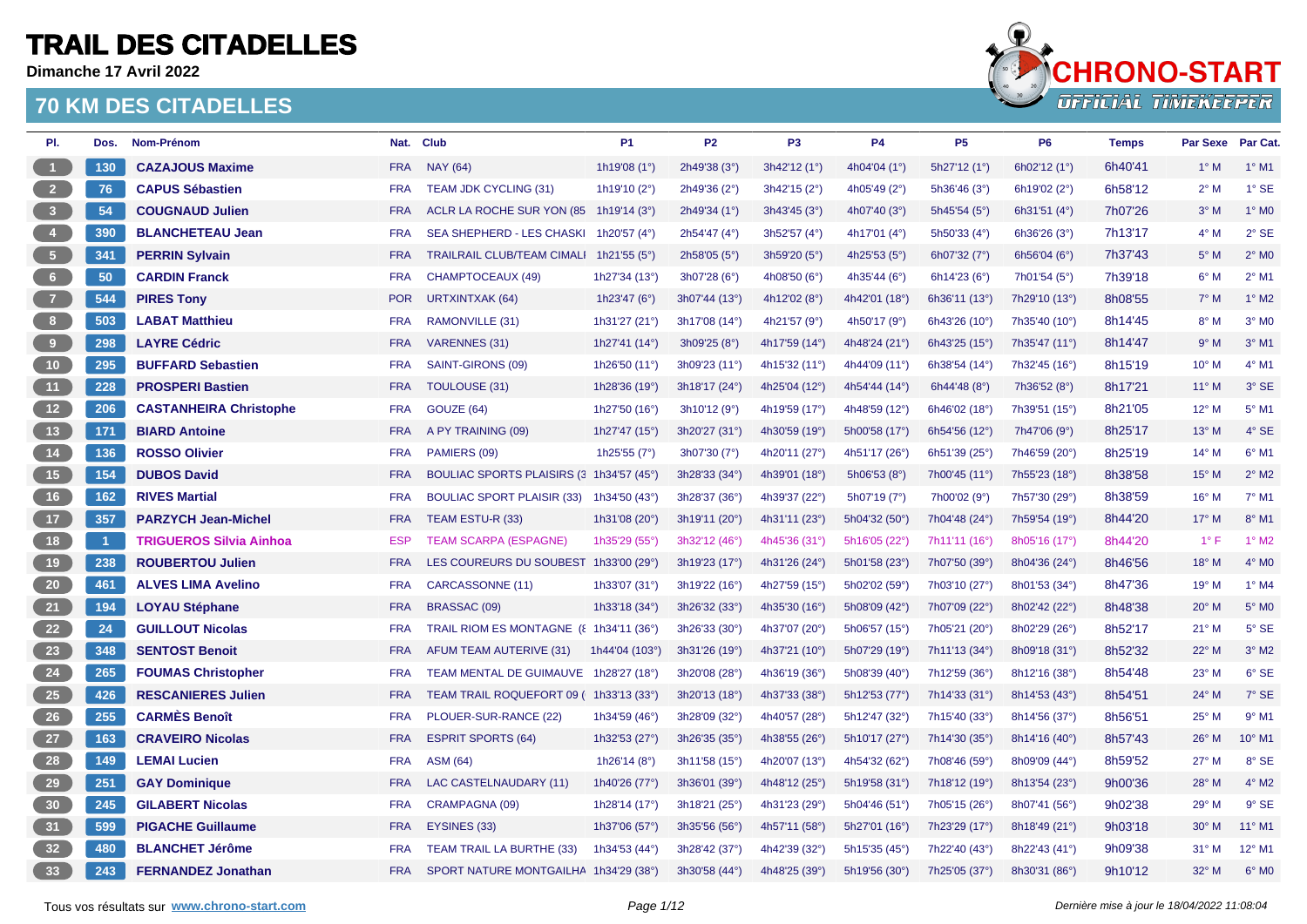**Dimanche 17 Avril 2022**



| PI. | Dos. | Nom-Prénom                      |            | Nat. Club                                | P <sub>1</sub>   | <b>P2</b>      | P <sub>3</sub> | <b>P4</b>     | <b>P5</b>     | P <sub>6</sub> | <b>Temps</b> | Par Sexe Par Cat. |                     |
|-----|------|---------------------------------|------------|------------------------------------------|------------------|----------------|----------------|---------------|---------------|----------------|--------------|-------------------|---------------------|
| 34  | 511  | <b>MICHON Kevin</b>             | <b>FRA</b> | PIBRAC (31)                              | 1h31'43 (23°)    | 3h20'46 (23°)  | 4h36'01 (33°)  | 5h08'08 (35°) | 7h17'35 (50°) | 8h23'06 (87°)  | 9h10'57      | 33° M             | $10^{\circ}$ SE     |
| 35  | 557  | <b>GASQUET Sylvain</b>          | <b>FRA</b> | LABASTIDE SAINT GEORGES (1h41'07 (86°)   |                  | 3h41'38 (61°)  | 5h02'48 (57°)  | 5h33'24 (24°) | 7h35'33 (32°) | 8h33'45 (33°)  | 9h14'25      | 34° M             | $5^\circ$ M2        |
| 36  | 352  | <b>FOUET Nicolas</b>            | <b>FRA</b> | BOUTIERS SAINT TROJAN (16) 1h40'17 (74°) |                  | 3h47'59 (109°) | 5h07'36 (44°)  | 5h42'20 (67°) | 7h40'52 (21°) | 8h31'24 (7°)   | 9h15'52      | 35° M             | 13° M1              |
| 37  | 407  | <b>LABORDE Damien</b>           | <b>FRA</b> | SAVERDUN (09)                            | 1h33'03 (30°)    | 3h32'24 (59°)  | 4h58'46 (86°)  | 5h32'32 (53°) | 7h33'45 (28°) | 8h31'51 (32°)  | 9h18'46      | 36° M             | 14° M1              |
| 38  | 260  | <b>BOURNONVILLE Stéphane</b>    | <b>FRA</b> | TEAM COIFFURE/PASSION VA 1h33'10 (32°)   |                  | 3h28'52 (40°)  | 4h45'38 (37°)  | 5h20'01 (61°) | 7h35'41 (67°) | 8h41'49 (88°)  | 9h22'53      | 37° M             | 15° M1              |
| 39  | 587  | <b>SAINT-PAULIT Stephane</b>    | <b>FRA</b> | ARIEGE (09)                              | 1h44'07 (104°)   | 3h41'22 (47°)  | 5h02'19 (53°)  | 5h34'35 (37°) | 7h40'22 (38°) | 8h33'48 (14°)  | 9h23'18      | 38° M             | $1^\circ$ M3        |
| 40  | 197  | <b>BELLEAU Cyrille</b>          | <b>FRA</b> | LES COUREURS DU SOUBEST 1h37'28 (61°)    |                  | 3h36'14 (55°)  | 4h57'06 (52°)  | 5h30'26 (48°) | 7h36'46 (41°) | 8h33'53 (25°)  | 9h24'44      | 39° M             | 16° M1              |
| 41  | 284  | <b>BONNET Ugo</b>               | <b>FRA</b> | <b>TOULOUSE (31)</b>                     | 1h56'40 (209°)   | 3h52'56 (43°)  | 5h06'06 (30°)  | 5h39'27 (49°) | 7h40'58 (30°) | 8h42'35 (53°)  | 9h25'47      | 40° M             | $11^{\circ}$ SE     |
| 42  | 99   | <b>DAUCH Frédéric</b>           | <b>FRA</b> | ASSB COURSE RAID ARIANEG 1h43'37 (95°)   |                  | 3h49'51 (96°)  | 5h07'47 (42°)  | 5h43'03 (76°) | 7h44'33 (29°) | 8h41'45 (28°)  | 9h26'29      | $41^\circ$ M      | $6^{\circ}$ M2      |
| 43  | 279  | <b>PEREZ Kalou</b>              | <b>FRA</b> | LES FOULEES DU BASSIN DE   1h34'40 (40°) |                  | 3h32'45 (51°)  | 4h57'03 (68°)  | 5h29'30 (41°) | 7h37'20 (47°) | 8h40'13 (61°)  | 9h29'26      | 42° M             | $7^\circ$ M2        |
| 44  | 219  | <b>GARCELON Tristan</b>         | <b>FRA</b> | LABRUYERE DORSA (31)                     | 1h46'55 (126°)   | 3h50'22 (77°)  | 5h10'07 (45°)  | 5h42'16 (36°) | 7h49'45 (44°) | 8h42'40 (12°)  | 9h30'15      | 43° M             | $7^\circ$ MO        |
| 45  | 174  | <b>HERVÉ Vincent</b>            | <b>FRA</b> | LA ROCHELLE (17)                         | 1h27'12 (12°)    | 3h16'14 (22°)  | 4h34'02 (40°)  | 5h09'12 (72°) | 7h26'18 (77°) | 8h33'09 (96°)  | 9h32'16      | 44° M             | 17° M1              |
| 46  | 145  | <b>DESPEYROUX Jean-Baptiste</b> | <b>FRA</b> | PERPIGNAN (66)                           | 1h34'47 (42°)    | 3h33'46 (58°)  | 4h56'46 (62°)  | 5h29'37 (43°) | 7h44'48 (63°) | 8h45'54 (45°)  | 9h32'26      | 45° M             | $12^{\circ}$ SE     |
| 47  | 445  | <b>TISANÉ Nicolas</b>           | <b>FRA</b> | <b>TCL (31)</b>                          | 1h40'32 (79°)    | 3h42'45 (71°)  | 5h02'44 (47°)  | 5h36'32 (54°) | 7h44'03 (45°) | 8h43'26 (39°)  | 9h32'57      | 46° M             | 18° M1              |
| 48  | 16   | <b>GOUSSET Jonathan</b>         | <b>FRA</b> | FRONSADAIS SPORTS NATUR 1h35'02 (47°)    |                  | 3h35'50 (64°)  | 4h58'51 (63°)  | 5h33'21 (64°) | 7h42'38 (49°) | 8h44'55 (55°)  | 9h33'26      | 47° M             | $8^\circ$ MO        |
| 49  | 472  | <b>MICHEL Gildas</b>            | <b>FRA</b> | SPORT NATURE MONTGAILHA 1h34'43 (41°)    |                  | 3h32'09 (49°)  | 4h56'54 (74°)  | 5h30'47 (55°) | 7h47'31 (73°) | 8h46'35 (36°)  | 9h33'34      | 48° M             | 19° M1              |
| 50  | 482  | <b>LAURENS Benoît</b>           | <b>FRA</b> | SPORT NATURE MONTGAILHA 1h35'06 (48°)    |                  | 3h31'00 (41°)  | 4h51'34 (50°)  | 5h27'20 (88°) | 7h41'43 (61°) | 8h45'03 (64°)  | 9h34'54      | $49^\circ$ M      | 20° M1              |
| 51  | 351  | <b>GERDIL Jerome</b>            | <b>FRA</b> | <b>CHATEAUNEUF (16)</b>                  | 1h40'13 (73°)    | 3h48'01 (111°) | 5h13'49 (81°)  | 5h47'49 (56°) | 7h54'32 (42°) | 8h57'00 (58°)  | 9h40'15      | 50° M             | 8° M2               |
| 52  | 501  | <b>PUJOL Olivier</b>            | <b>FRA</b> | <b>TEAM COIN COIN (11)</b>               | 1h41'18 (88°)    | 3h45'21 (79°)  | 5h11'19 (82°)  | 5h46'17 (69°) | 7h54'04 (46°) | 8h55'32 (52°)  | 9h41'37      | 51° M             | $9°$ M <sub>0</sub> |
| 53  | 565  | <b>MARTY Yvon</b>               | <b>FRA</b> | <b>TCAP (81)</b>                         | 1h40'49 (84°)    | 3h41'55 (67°)  | 5h07'16 (78°)  | 5h40'42 (52°) | 7h53'04 (54°) | 8h56'32 (68°)  | 9h41'43      | 52° M             | $9^{\circ}$ M2      |
| 54  | 165  | <b>BELY Manuel</b>              | <b>FRA</b> | AC CHANTONNAY (85)                       | 1h44'45 $(111°)$ | 3h47'35 (74°)  | 5h07'55 (49°)  | 5h42'22 (63°) | 7h52'02 (51°) | 8h56'06 (75°)  | 9h44'46      | 53° M             | 10° M2              |
| 55  | 438  | <b>LAFRANCHIS Samson</b>        | <b>FRA</b> | ATHLE 632 (31)                           | 1h40'20 (75°)    | 3h43'09 (73°)  | 5h10'51 (100°) | 5h42'44 (34°) | 7h55'44 (56°) | 8h59'15 (69°)  | 9h44'47      | 54° M             | 10° MO              |
| 56  | 196  | <b>LABONNE Laurent</b>          | <b>FRA</b> | BOULIAC SPORTS PLAISIRS (3 1h41'58 (90°) |                  | 3h49'53 (112°) | 5h07'49 (41°)  | 5h43'04 (75°) | 8h00'39 (79°) | 9h02'01 (50°)  | 9h45'35      | 55° M             | 11° M0              |
| 57  | 30   | <b>COSSON Emile</b>             | <b>FRA</b> | BAZIEGE (31)                             | 1h59'37 (236°)   | 4h04'05 (83°)  | 5h28'29 (70°)  | 5h57'49 (13°) | 8h07'33 (52°) | 9h06'34 (35°)  | 9h45'46      | 56° M             | $21^{\circ}$ M1     |
| 58  | 168  | <b>THIBAULT Cedric</b>          | <b>FRA</b> | <b>GAN (64)</b>                          | 1h40'39 (81°)    | 3h41'15 (63°)  | 5h02'17 (56°)  | 5h37'31 (74°) | 7h50'00 (55°) | 8h52'10 (54°)  | 9h47'26      | 57° M             | $11^{\circ}$ M2     |
| 59  | 441  | <b>BIBÉ Alexandre</b>           | <b>FRA</b> | BIZANOS (64)                             | 1h46'31 (118°)   | 3h51'53 (88°)  | 5h15'46 (67°)  | 5h51'46 (93°) | 8h07'29 (68°) | 9h07'38 (42°)  | 9h47'59      | 58° M             | 13° SE              |
| 60  | 528  | <b>DE GIUSTI Yves</b>           | <b>FRA</b> | TEAM BOUCONNE (31)                       | 1h54'31 (196°)   | 3h59'06 (84°)  | 5h17'37 (43°)  | 5h52'24 (68°) | 7h58'35 (40°) | 9h01'56 (65°)  | 9h48'10      | 59° M             | $2^{\circ}$ M3      |
| 61  | 142  | <b>ILHARDOY Yann</b>            | <b>FRA</b> | SATUC <sub>(31)</sub>                    | 1h49'19 (141°)   | 3h56'35 (106°) | 5h19'10 (60°)  | 5h54'39 (81°) | 8h02'53 (48°) | 9h05'21 (57°)  | 9h48'41      | 60° M             | 12° M2              |
| 62  | 507  | <b>VERDALLE Cédric</b>          | <b>FRA</b> | PUJAUDRAN (32)                           | 1h54'28 (195°)   | 3h58'43 (81°)  | 5h14'32 (35°)  | 5h46'51 (39°) | 7h58'43 (53°) | 9h01'58 (63°)  | 9h50'25      | 61° M             | 13° M2              |
| 63  | 471  | <b>GASTON Clément</b>           | <b>FRA</b> | SAINT GIRONS HANDBALL (09) 1h32'39 (25°) |                  | 3h34'15 (68°)  |                | 5h30'50       | 7h49'11 (85°) | 8h57'51 (114°) | 9h50'53      | 62° M             | $14^{\circ}$ SE     |
| 64  | 340  | <b>ENDERLIN Nicolas</b>         | <b>FRA</b> | CASTELNAU DE MONTMIRAL (1h39'17 (67°)    |                  | 3h41'28 (70°)  | 5h05'55(71°)   | 5h41'51 (91°) | 7h58'20 (70°) | 9h04'58 (95°)  | 9h52'24      | 63° M             | 12° M0              |
| 65  | 559  | <b>BARTHES Ludovic</b>          | <b>FRA</b> | CASTRES (81)                             | 1h44'14 (106°)   | 3h41'36 (48°)  | 5h11'25 (127°) | 5h46'49 (80°  | 8h02'24 (66°) | 9h03'44 (49°)  | 9h52'33      | 64° M             | 22° M1              |
| 66  | 51   | <b>PANADER Eric</b>             | <b>FRA</b> | CALMONT (31)                             | 1h38'26 (64°)    | 3h42'42 (82°)  | 5h08'29 (80°)  | 5h41'28 (46°) | 7h58'41 (78°) | 9h05'57 (99°)  | 9h56'10      | 65° M             | 14° M2              |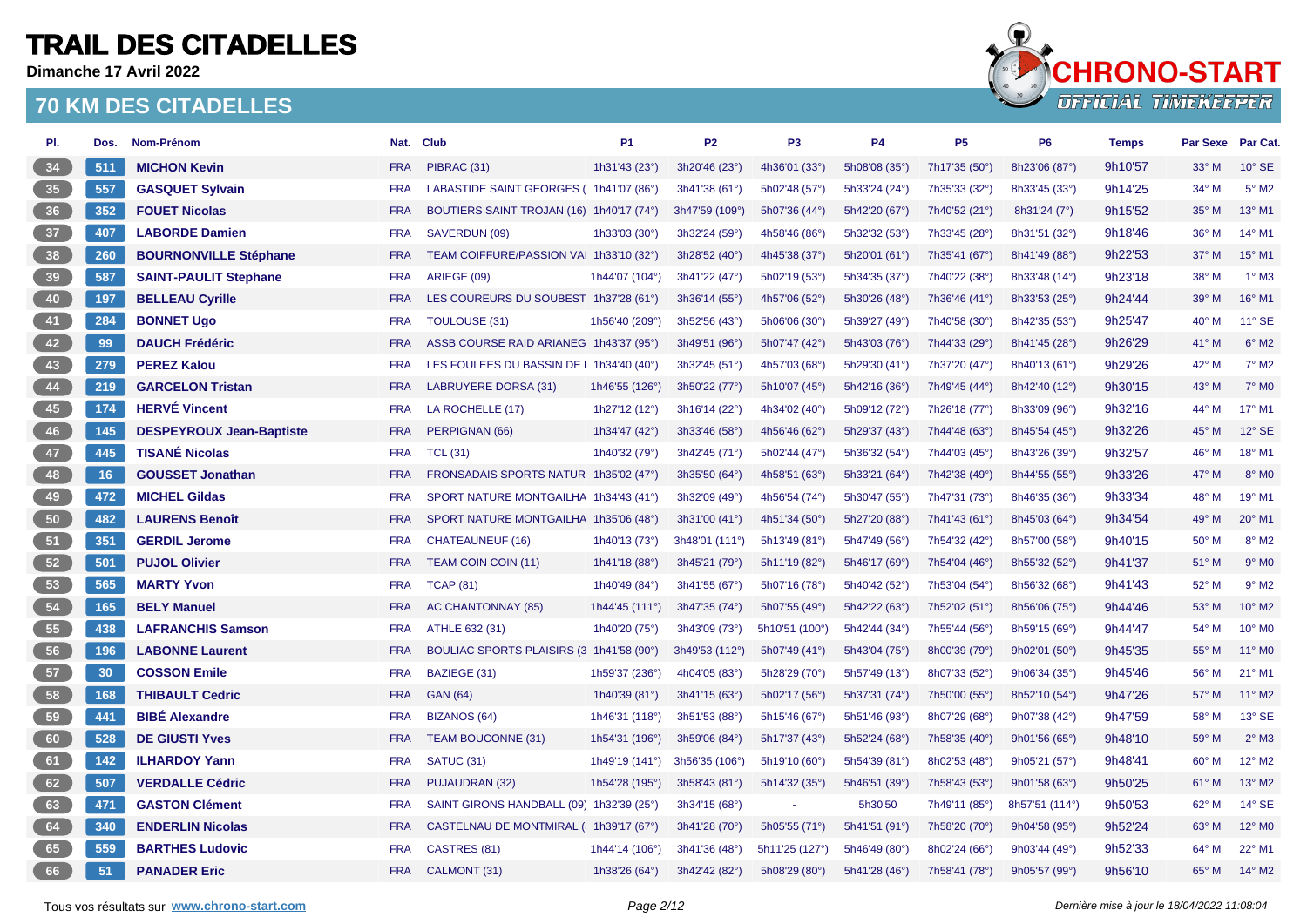**Dimanche 17 Avril 2022**



| PI.  | Dos.           | Nom-Prénom                 |            | Nat. Club                                | P <sub>1</sub> | <b>P2</b>      | P <sub>3</sub> | <b>P4</b>      | P <sub>5</sub> | P <sub>6</sub> | <b>Temps</b> | <b>Par Sexe</b> | Par Cat.            |
|------|----------------|----------------------------|------------|------------------------------------------|----------------|----------------|----------------|----------------|----------------|----------------|--------------|-----------------|---------------------|
| 67   | 519            | <b>EDELIN Jérémy</b>       | <b>FRA</b> | RUN SOUS PRESSION (63)                   | 1h34'37 (39°)  | 3h32'47 (53°)  | 5h02'16 (123°) | 5h39'09 (102°) | 7h58'47 (90°)  | 9h05'38 (97°)  | 9h56'19      | 66° M           | 15° SE              |
| 68   | 129            | <b>GASC Benoit</b>         | <b>FRA</b> | CINTEGABELLE (31)                        | 1h43'27 (93°)  | 3h43'51 (60°)  | 5h03'45 (46°)  | 5h36'39 (44°)  | 7h54'42 (83°)  | 9h00'03 (85°)  | 9h58'24      | 67° M           | 23° M1              |
| 69   | 115            | <b>MARTINEZ David</b>      | <b>FRA</b> | <b>OXYGENE 32 (32)</b>                   | 1h39'37 (70°)  | 3h43'42 (80°)  | 5h12'19 (109°) | 5h44'36 (38°)  | 7h58'29 (58°)  | 9h07'43 (119°) | 9h59'44      | 68° M           | $3^\circ$ M3        |
| 70   | 38             | <b>BINCOLETTO Damien</b>   | <b>FRA</b> | <b>VARILHES (09)</b>                     | 1h50'49 (156°) | 3h51'22 (62°)  | 5h12'21 (54°)  | 5h44'14 (33°)  | 7h59'44 (65°)  | 9h10'34 (128°) | 9h59'44      | 69° M           | 13° M0              |
| 71   | $\overline{2}$ | <b>SARTHOU Nicolas</b>     | <b>FRA</b> | <b>NARCASTET (64)</b>                    | 1h32'49 (26°)  | 3h33'39 (65°)  | 5h03'23 (125°) | 5h42'32 (140°) | 8h05'51 (100°) | 9h08'51 (62°)  | 10h02'08     | 70° M           | 14° MO              |
| $72$ | 453            | <b>COUCHEROUX Maxime</b>   | <b>FRA</b> | PHOENIX OCR (37)                         | 1h44'24 (108°) | 3h50'52 (100°) | 5h20'19 (122°) | 5h59'00 (131°) | 8h15'48 (74°)  | 9h16'58 (46°)  | 10h03'58     | 71° M           | 16° SE              |
| 73   | 97             | <b>ALQUIER Magali</b>      | <b>FRA</b> | PORTET ATHLETIC CLUB (31) 1h46'46 (123°) |                | 3h51'32 (86°)  | 5h15'12 (65°)  | 5h50'47 (83°)  | 8h05'48 (62°)  | 9h09'39 (73°)  | 10h05'46     | $2^{\circ}$ F   | $2^{\circ}$ M2      |
| $74$ | 294            | <b>DESCAMPS David</b>      | <b>FRA</b> | US CARMAUX (81)                          | 1h35'09 (49°)  | 3h32'50 (50°)  | 4h56'13 (64°)  | 5h31'53 (85°)  | 7h57'07 (107°) | 9h10'30 (150°) | 10h05'48     | 72° M           | 15° M2              |
| 75   | 146            | <b>JACOB Benoit</b>        | <b>FRA</b> | <b>DAUX (31)</b>                         | 1h47'12 (130°) | 3h54'23 (105°) | 5h20'56 (88°)  | 5h56'08 (73°)  | 8h10'30 (60°)  | 9h15'17 (82°)  | 10h06'29     | $73^\circ$ M    | 24° M1              |
| 76   | 202            | <b>FABRE Gregory</b>       | <b>FRA</b> | TEAM BONNERY / GLOBETRAI 1h40'23 (76°)   |                | 3h46'49 (98°)  | 5h11'59 (77°)  | 5h46'01 (58°)  | 8h04'32 (87°)  | 9h14'14 (120°) | 10h06'51     | 74° M           | 25° M1              |
| 77   | 448            | <b>SORIANO Théo</b>        | <b>FRA</b> | LASSERAN (32)                            | 1h35'24 (53°)  | 3h41'50 (99°)  | 5h20'55 (194°) | 5h57'51 (105°) | 8h27'31 (133°) | 9h25'17 (30°)  | 10h10'59     | 75° M           | $17^\circ$ SE       |
| $78$ | 106            | <b>DEPEYRIS Jérôme</b>     | <b>FRA</b> | SEREMPUY (32)                            | 1h43'47 (98°)  | 3h46'09 (72°)  | 5h14'59 (112°) | 5h45'11 (20°)  | 8h26'42 (180°) | 9h30'04 (66°)  | 10h11'36     | 76° M           | 18° SE              |
| 79   | 541            | <b>PRADAL Julien</b>       | <b>FRA</b> | <b>LANTA (31)</b>                        | 1h50'46 (155°) | 4h06'16 (151°) | 5h35'21 (117°) | 6h11'41 (96°)  | 8h28'19 (72°)  | 9h29'34 (47°)  | 10h12'35     | $77^\circ$ M    | 16° M2              |
| 80   | 15             | <b>VERTODUSIC Olivier</b>  | <b>FRA</b> | ASSB COURSE RAID ARIANE(1h40'43 (82°)    |                | 3h49'55 (120°) | 5h18'03 (107°) | 5h55'59 (124°) | 8h21'18 (108°) | 9h26'18 (83°)  | 10h14'05     | 78° M           | $4^\circ$ M3        |
| 81   | 470            | <b>SORLI Jérôme</b>        | <b>FRA</b> | BPBO31 (31)                              | 1h32'56 (28°)  | 3h31'47 (57°)  | 5h00'59 (119°) | 5h36'22 (79°)  | 8h06'52 (137°) | 9h18'44 (143°) | 10h14'48     | 79° M           | 17° M2              |
| 82   | 569            | <b>VERDIER Olivier</b>     | <b>FRA</b> | <b>TRAOUQUE SEGUE (32)</b>               | 1h41'15 (87°)  | 3h46'47 (90°)  | 5h11'15 (72°)  | 5h47'41 (99°)  | 8h13'08 (109°) | 9h21'05 (110°) | 10h14'56     | 80° M           | 26° M1              |
| 83   | 391            | <b>LAGARDE Jérôme</b>      | <b>FRA</b> | TEAM DPOTES//APY TRAINING 1h52'22 (174°) |                | 4h02'18 (123°) | 5h31'09 (113°) | 6h07'08 (92°)  | 8h24'12 (76°)  | 9h28'42 (78°)  | 10h16'26     | 81° M           | 15° M0              |
| 84   | 567            | <b>SIEURAC Pierre</b>      | <b>FRA</b> | MAZERES COURSE PEDESTRI 1h40'06 (71°)    |                | 3h47'50 (110°) | 5h21'53 (156°) | 5h59'31 (115°) | 8h15'29 (69°)  | 9h25'48 (124°) | 10h16'32     | 82° M           | 16° M0              |
| 85   | 11             | <b>THIRIEZ Camille</b>     | <b>FRA</b> | CA BALMA (31)                            | 1h47'03 (129°) | 3h56'52 (122°) | 5h24'11 (95°)  | 6h00'01 (89°)  | 8h19'36 (89°)  | 9h27'42 (111°) | 10h18'29     | $3^{\circ}$ F   | $3°$ M <sub>2</sub> |
| 86   | 119            | <b>TESSIER Elie</b>        | <b>FRA</b> | <b>NIORT ENDURANCE (79)</b>              | 1h51'07 (161°) | 3h52'54 (69°)  | 5h13'01 (48°)  | 5h49'20 (95°)  | 8h19'44 (136°) | 9h27'29 (107°) | 10h19'29     | 83° M           | $5^\circ$ M3        |
| 87   | 393            | <b>BILLAUD Alexandre</b>   | <b>FRA</b> | ENTENTE POITIERS ATHLETIS 1h44'01 (102°) |                | 3h46'58 (75°)  | 5h09'52 (61°)  | 5h43'05 (47°)  | 8h10'35 (121°) | 9h24'38 (153°) | 10h19'37     | 84° M           | 27° M1              |
| 88   | 439            | <b>PAPUCHON Julien</b>     | <b>FRA</b> | PAS CAP LE DORAT (87)                    | 1h42'59 (91°)  | 3h47'00 (78°)  | 5h11'22 (69°)  | 5h50'49 (143°) | 8h13'13 (98°)  | 9h20'42 (101°) | 10h20'30     | 85° M           | 17° MO              |
| 89   | 485            | <b>WALRAVE Timothée</b>    | <b>FRA</b> | <b>DENAT SPORT NATURE (81)</b>           | 1h40'29 (78°)  | 3h43'47 (76°)  | 5h09'55 (84°)  | 5h47'20 (112°) | 8h14'32 (118°) | 9h26'00 (137°) | 10h20'34     | 86° M           | 18° MO              |
| 90   | 101            | <b>PUBLIER Franck</b>      | <b>FRA</b> | SPIRIDON DU PAYS D OLMES 1h43'51 (99°)   |                | 3h50'15 (97°)  | 5h17'29 (94°)  | 5h54'42 (106°) | 8h14'50 (91°)  | 9h23'47 (117°) | 10h20'42     | 87° M           | 28° M1              |
| 91   | 586            | <b>THIEBAULT Jérémie</b>   | <b>FRA</b> | MIREMONT (31)                            | 1h35'20 (52°)  | 3h36'22 (66°)  | 5h07'09 (132°) | 5h42'14 (71°)  | 8h04'21 (96°)  | 9h19'34 (164°) | 10h22'39     | 88° M           | 29° M1              |
| 92   | 207            | <b>GANTIER Thierry</b>     | <b>FRA</b> | <b>AUSSONNE (31)</b>                     | 2h00'01 (242°) | 4h14'02 (140°) | 5h38'43 (73°)  | 6h14'13 (82°)  | 8h35'52 (94°)  | 9h37'10 (48°)  | 10h22'51     | 89° M           | 30° M1              |
| 93   | 83             | <b>CHARPENTIER Laurent</b> | <b>FRA</b> | CUGNAUX (31)                             | 1h56'29 (208°) | 4h15'00 (179°) | 5h35'59 (55°)  | 6h09'59 (57°)  | 8h27'41 (81°)  | 9h30'09 (59°)  | 10h23'11     | $90^\circ$ M    | 18° M2              |
| 94   | 17             | <b>PIGNOL Ghislain</b>     | <b>FRA</b> | LES TRAILEURS DU MARENSII 1h43'58 (101°) |                | 3h55'16 (126°) | 5h22'01 (90°)  | 5h59'58 (125°) | 8h18'11 (84°)  | 9h24'36 (91°)  | 10h24'26     | $91^\circ$ M    | 19° M2              |
| 95   | 518            | <b>PALLIER Bryan</b>       | <b>FRA</b> | <b>RUN SOUS PRESSION (63)</b>            | 1h46'41 (121°) | 3h55'13 (117°) | 5h22'43 (96°)  | 6h02'13 (144°) | 8h21'12 (88°)  | 9h31'56 (127°) | 10h25'39     | 92° M           | 31° M1              |
| 96   | 433            | <b>LENQUETTE Sylvain</b>   | <b>FRA</b> | <b>TOULOUSE (31)</b>                     | 1h43'44 (97°)  | 3h39'42 (42°)  | 5h01'04 (59°)  | 5h38'37 (114°) | 7h57'03 (86°)  | 9h17'27 (216°) | 10h26'33     | 93° M           | 19° SE              |
| 97   | 18             | <b>CAMON Alexandre</b>     | <b>FRA</b> | US BAZAS (33)                            | 2h01'49 (259°) | 4h16'06 (141°) | 5h41'02 (76°)  | 6h16'43 (86°)  | 8h34'24 (80°)  | 9h43'17 (116°) | 10h28'15     | 94° M           | 20° M2              |
| 98   | 572            | <b>LAMOR Frédéric</b>      | <b>FRA</b> | <b>BAC (33)</b>                          | 1h37'18 (60°)  | 3h41'58 (85°)  | 5h10'02 (106°) | 5h49'03 (136°) | 8h21'24 (144°) | 9h29'30 (112°) | 10h29'15     | 95° M           | $6^\circ$ M3        |
| 99   | 53             | <b>BANDU Sebastien</b>     | <b>FRA</b> | CERCL.ATHL.CASTELSARRAS 1h54'01 (186°)   |                | 4h18'11 (213°) | 5h45'52 (99°)  | 6h20'29 (65°)  | 8h36'59 (71°)  | 9h38'25 (51°)  | 10h29'53     | 96° M           | 21° M2              |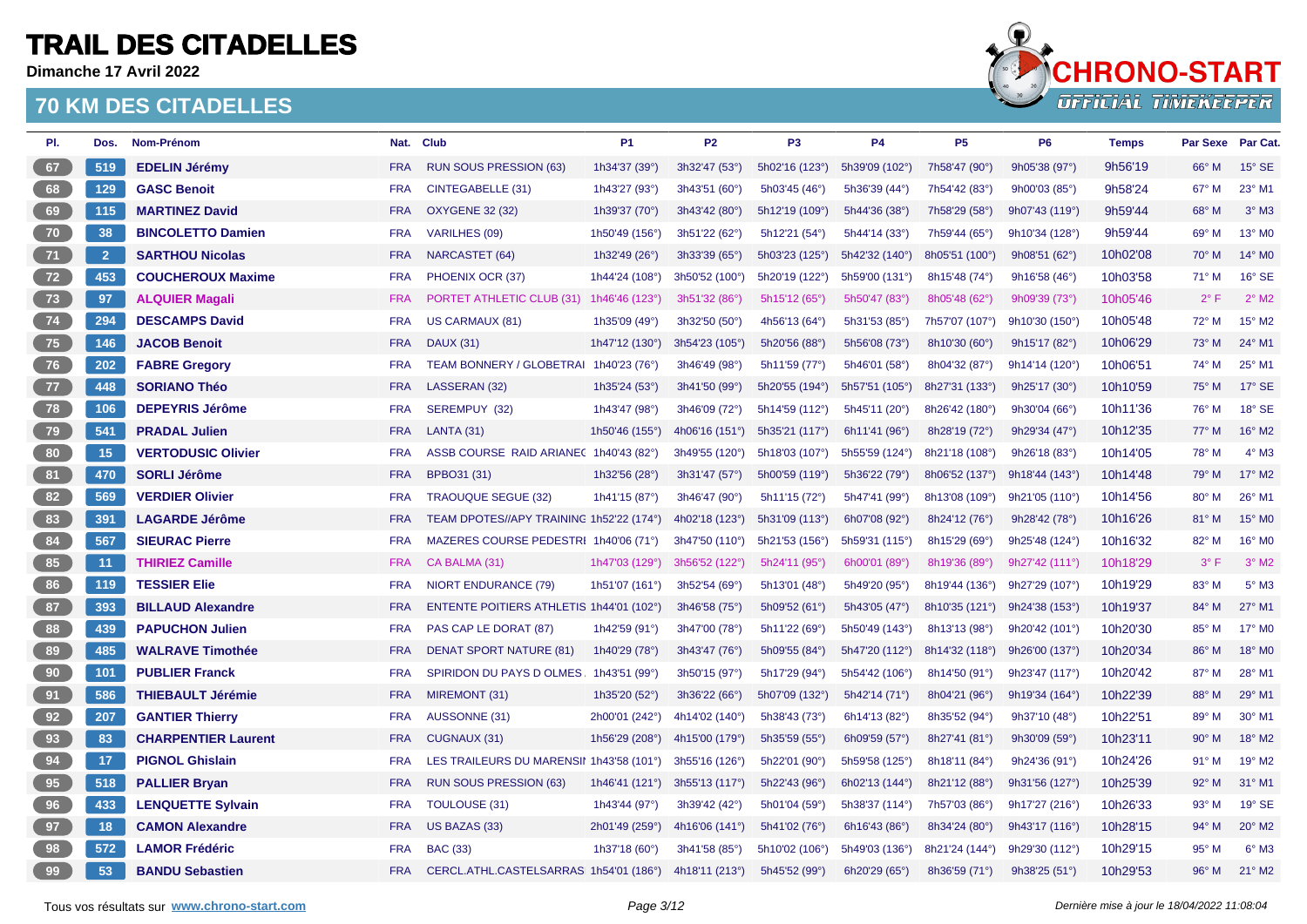**Dimanche 17 Avril 2022**



| PI.                                       | Dos. | Nom-Prénom                 |            | Nat. Club                                             | P <sub>1</sub> | P <sub>2</sub> | P <sub>3</sub> | <b>P4</b>       | P <sub>5</sub> | P <sub>6</sub>  | <b>Temps</b> | Par Sexe Par Cat. |                    |
|-------------------------------------------|------|----------------------------|------------|-------------------------------------------------------|----------------|----------------|----------------|-----------------|----------------|-----------------|--------------|-------------------|--------------------|
| (100)                                     | 91   | <b>BOUDART Julien</b>      | <b>FRA</b> | TIS THALES (31)                                       | 1h44'20 (107°) | 4h00'35 (161°) | 5h30'20 (126°) | 6h07'02 (101°)  | 8h27'45 (93°)  | 9h35'38 (108°)  | 10h30'33     | 97° M             | 19° M <sub>0</sub> |
| (101)                                     | 156  | <b>SAURINE Raymond</b>     | <b>FRA</b> | LES GALOPINS DU CAGIRE (31 1h46'28 (117°)             |                | 3h54'47 (116°) | 5h28'23 (154°) | 6h05'44 (108°)  | 8h29'18 (102°) | 9h37'50 (113°)  | 10h30'41     | 98° M             | 32° M1             |
| (102)                                     | 493  | <b>LEGRIEL Sébastien</b>   | <b>FRA</b> | POINT TROP N'EN FAUT (31)                             | 1h58'46 (229°) | 4h12'16 (138°) | 5h39'13 (92°)  | 6h15'37 (97°)   | 8h37'21 (95°)  | 9h41'39 (77°)   | 10h32'56     | 99° M             | 22° M2             |
| 103                                       | 366  | <b>BASSELERIE Hubert</b>   | <b>FRA</b> | <b>TOULOUSE (31)</b>                                  | 1h56'51 (212°) | 4h08'06 (125°) | 5h40'21 (140°) | 6h16'37 (94°)   | 8h33'30 (75°)  | 9h37'45 (76°)   | 10h32'57     | $100^\circ$ M     | 20° MO             |
| (104)                                     | 282  | <b>PETIT Herve</b>         | <b>FRA</b> | SALIGNAC (33)                                         | 1h44'37 (109°) | 3h49'42 (87°)  | 5h17'32 (104°) | 5h54'28 (104°)  | 8h17'35 (99°)  | 9h29'02 (136°)  | 10h34'19     | $101^\circ$ M     | $7^\circ$ M3       |
| $\begin{array}{c} \hline 105 \end{array}$ | 510  | <b>FABRE Xavier</b>        | <b>FRA</b> | <b>DIEDRE (ESPAGNE)</b>                               | 2h05'48 (311°) | 4h30'48 (216°) | 6h03'41 (146°) | 6h41'31 (119°)  | 8h54'54 (57°)  | 9h52'06 (27°)   | 10h34'26     | 102° M            | 33° M1             |
| (106)                                     | 378  | <b>MARC Florent</b>        | <b>FRA</b> | <b>LAGRACE DIEU (31)</b>                              | 1h35'27 (54°)  | 3h34'00 (54°)  | 5h00'04 (83°)  | 5h41'55 (184°)  | 8h22'54 (176°) | 9h35'24 (146°)  | 10h34'36     | $103^\circ$ M     | $21^{\circ}$ MO    |
| 107                                       | 354  | <b>SIRVEN Antoine</b>      | <b>FRA</b> | TEULAT (81)                                           | 1h39'25 (69°)  | 3h46'30 (104°) | 5h17'35 (133°) | 5h56'43 (139°)  | 8h22'25 (110°) | 9h37'20 (162°)  | 10h35'32     | 104° M            | 22° MO             |
| (108)                                     | 548  | <b>LAFRANCHIS Lucas</b>    | <b>FRA</b> | SAINT JEAN (31)                                       | 1h43'41 (96°)  | 3h51'05 (107°) | 5h19'58 (114°) | 5h57'11 (107°)  | 8h26'11 (129°) | 9h37'43 (139°)  | 10h35'53     | $105^\circ$ M     | $20^\circ$ SE      |
| (109)                                     | 415  | <b>COUBARD Julien</b>      | <b>FRA</b> | LES PIEDS NIQUES (33)                                 | 1h46'16 (114°) | 3h55'19 (119°) | 5h30'13 (160°) | 6h10'07 (148°)  | 8h38'40 (127°) | 9h42'36 (74°)   | 10h36'02     | 106° M            | 23° MO             |
| $(110)$                                   | 489  | <b>VERGNES David</b>       | <b>FRA</b> | TZIMBOULS TRAIL TEAM AUTE 1h48'13 (136°)              |                | 3h59'59 (128°) | 5h40'24 (204°) | 6h11'50 $(29°)$ | 8h32'13 (92°)  | 9h46'56 (160°)  | 10h37'19     | 107° M            | 23° M2             |
| (111)                                     | 546  | <b>SALVATGE Bastien</b>    | <b>FRA</b> | <b>TOULOUSE (31)</b>                                  | 1h46'49 (124°) | 3h59'23 (131°) | 5h33'33 (157°) | 6h15'04 (174°)  | 8h42'39 (123°) | 9h48'55 (89°)   | 10h37'42     | 108° M            | 21° SE             |
| (112)                                     | 211  | <b>MORANTE Nicolas</b>     | <b>FRA</b> | <b>TROYE D'ARIEGE (09)</b>                            | 1h46'22 (115°) | 4h00'54 (145°) | 5h27'26 (87°)  | 6h02'28 (70°)   | 8h36'26 (146°) | 9h44'05 (105°)  | 10h38'05     | $109^\circ$ M     | 24° M2             |
| (113)                                     | 209  | <b>KERISORET David</b>     | <b>FRA</b> | <b>MURET (31)</b>                                     | 1h35'43 (56°)  | 3h43'58 (115°) | 5h19'14 (162°) | 5h54'52 (84°)   | 8h26'21 (142°) | 9h43'29 (180°)  | 10h39'01     | $110^\circ$ M     | 25° M2             |
| (114)                                     | 411  | <b>GRANIER Loic</b>        | <b>FRA</b> | <b>CASTELNAUDARY (11)</b>                             | 1h39'09 (65°)  | 3h55'01 (153°) | 5h36'50 (215°) | 6h16'42 (147°)  | 8h42'42 (112°) | 9h50'18 (104°)  | 10h39'19     | $111^\circ$ M     | 24° MO             |
| (115)                                     | 46   | <b>BABIN Stephane</b>      | <b>FRA</b> | CP LA PRIMAUBE (12)                                   | 2h01'33 (254°) | 4h16'04 (144°) | 5h40'57 (75°)  | 6h16'40 (87°)   | 8h34'27 (82°)  | 9h45'36 (130°)  | 10h41'17     | $112^\circ$ M     | $26^{\circ}$ M2    |
| (116)                                     | 93   | <b>LOPEZ Olivier</b>       | <b>FRA</b> | LES COUREURS FOUS DE SEF 1h40'35 (80°)                |                | 3h46'44 (95°)  | 5h19'25 (144°) | 5h57'45 (128°)  | 8h27'53 (134°) | 9h43'06 (165°)  | 10h42'07     | $113^\circ$ M     | 34° M1             |
| (117)                                     | 584  | <b>PERSEVAL Sébastien</b>  | <b>FRA</b> | AS DROUE SUR DROUETTE (2 1h50'28 (151°)               |                | 3h59'20 (118°) | 5h26'31 (93°)  | 6h03'55 (110°)  | 8h27'14 (101°) | 9h46'47 (206°)  | 10h43'00     | $114^\circ$ M     | 35° M1             |
| (118)                                     | 589  | <b>PIERARD Maxime</b>      | <b>BEL</b> | <b>BPBO31 (31)</b>                                    | 1h54'19 (192°) | 4h12'18 (175°) | 5h44'11 (138°) | 6h23'13 (137°)  | 8h47'44 (106°) | 9h51'23 (70°)   | 10h43'00     | $115^\circ$ M     | 36° M1             |
| (119)                                     | 87   | <b>MARRE Mathieu</b>       | <b>FRA</b> | TRACKS ATHLE L'ISLE JOURD. 1h59'27 (233°)             |                | 4h18'39 (188°) | 5h46'48 (108°) | 6h24'12 (111°)  | 8h50'37 (114°) | 9h54'28 (72°)   | 10h43'27     | $116^\circ$ M     | 37° M1             |
| (120)                                     | 116  | <b>DRAPEAU Flavien</b>     | <b>FRA</b> | <b>COURS'SON NATURE (17)</b>                          | 1h57'42 (218°) | 4h18'56 (197°) | 5h48'06 (118°) | 6h26'09 (126°)  | 8h50'19 (104°) | 9h53'09 (60°)   | 10h45'17     | $117^\circ$ M     | 22° SE             |
| (121)                                     | 215  | <b>VRADILOF Nicolas</b>    | <b>FRA</b> | <b>FOIX (09)</b>                                      | 1h37'14 (59°)  | 3h45'14 (113°) | 5h21'59 (177°) | 6h02'16 (153°)  | 8h24'31 (97°)  | 9h42'05 (187°)  | 10h45'46     | $118^\circ$ M     | 23° SE             |
| (122)                                     | 447  | <b>LACUBE Philippe</b>     | <b>FRA</b> | VERDUN (09)                                           | 1h40'58 (85°)  | 3h47'31 (101°) | 5h18'10 (131°) | 5h58'56 (159°)  | 8h35'05 (152°) | 9h45'33 (125°)  | 10h45'47     | $119^\circ$ M     | $2^{\circ}$ M4     |
| 123                                       | 117  | <b>DUPUY Fabrice</b>       | <b>FRA</b> | LES PIEDS NIQUES (33)                                 | 1h46'13 (113°) | 3h57'54 (127°) | 5h30'07 (139°) | 6h10'06 (150°)  | 8h44'05 (147°) | 9h50'43 (94°)   | 10h47'54     | $120^\circ$ M     | 27° M2             |
| (124)                                     | 88   | <b>BOUDON Sebastien</b>    | <b>FRA</b> | TALENCE (33)                                          | 1h52'30 (175°) | 4h05'50 (134°) | 5h31'31 (79°)  | 6h10'12 (132°)  | 8h39'47 (131°) | 9h54'38 (161°)  | 10h48'05     | $121^\circ$ M     | 38° M1             |
| $125$                                     | 299  | <b>NOIROT Thomas</b>       | <b>FRA</b> | LES HAMSTERS DU RAIL DE L. 1h39'20 (68°)              |                | 3h45'10 (92°)  | 5h15'15 (128°) | 5h52'57 (117°)  | 8h30'44 (163°) | 9h52'37 (229°)  | 10h48'07     | $122^\circ$ M     | 28° M2             |
| (126)                                     | 427  | <b>BERTRAND Benoit</b>     | <b>FRA</b> | <b>MONTALBA'TRAIL (82)</b>                            | 1h46'58 (127°) | 3h59'12 (129°) | 5h34'48 (168°) | 6h19'57 (227°)  | 8h47'41 (124°) | 9h59'19 (142°)  | 10h48'35     | $123^\circ$ M     | 39° M1             |
| (127)                                     | 583  | <b>MARTINEZ Olivia</b>     | <b>FRA</b> | <b>TEAM TRAIL TOURAINE (37)</b>                       | 1h49'16 (140°) | 4h08'19 (183°) | 5h37'55 (124°) | 6h14'48 (103°)  | 8h42'02 (119°) | 9h52'14 (122°)  | 10h48'37     | $4^{\circ}$ F     | $1^\circ$ MO       |
| (128)                                     | 597  | <b>BERNARD Fabien</b>      | <b>FRA</b> | <b>AURAGNE (31)</b>                                   | 1h49'05 (138°) | 4h01'41 (132°) | 5h34'43 (149°) | 6h15'43 (165°)  | 8h46'42 (139°) | 9h53'06 (90°)   | 10h52'15     | 124° M            | 40° M1             |
| $129$                                     | 240  | <b>CONGNARD Vincent</b>    | <b>FRA</b> | RILLIEUX LA PAPE (69)                                 | 2h02'03 (264°) | 4h18'23 (162°) | 5h49'45 (136°) | 6h31'34 (179°)  | 8h58'41 (117°) | 10h03'14 (80°)  | 10h52'25     | $125^\circ$ M     | $24^\circ$ SE      |
| (130)                                     | 229  | <b>FAUST Eric</b>          | <b>FRA</b> | LES COUREURS DU SOUBEST 1h58'19 (222°)                |                | 4h14'28 (160°) | 5h45'50 (135°) | 6h22'27 (100°)  | 8h50'33 (125°) | 9h58'17 (106°)  | 10h53'43     | 126° M            | $41^{\circ}$ M1    |
| (131)                                     | 198  | <b>MIAILHE Jean Michel</b> | <b>FRA</b> | <b>TEAM BONNERY (31)</b>                              | 1h47'52 (133°) | 4h00'50 (133°) | 5h33'15 (143°) | 6h11'07 (120°)  | 8h42'08 (140°) | 9h55'48 (151°)  | 10h54'22     | $127^\circ$ M     | $8^\circ$ M3       |
| (132)                                     | 66   | <b>GOUSSET Mélissa</b>     | <b>FRA</b> | FRONSADAIS SPORT NATURE 1h52'14 (172°) 4h08'21 (159°) |                |                | 5h48'01 (195°) | 6h25'32 (113°)  | 8h55'42 (135°) | 10h05'58 (123°) | 10h54'39     | $5^{\circ}$ F     | $1^\circ$ SE       |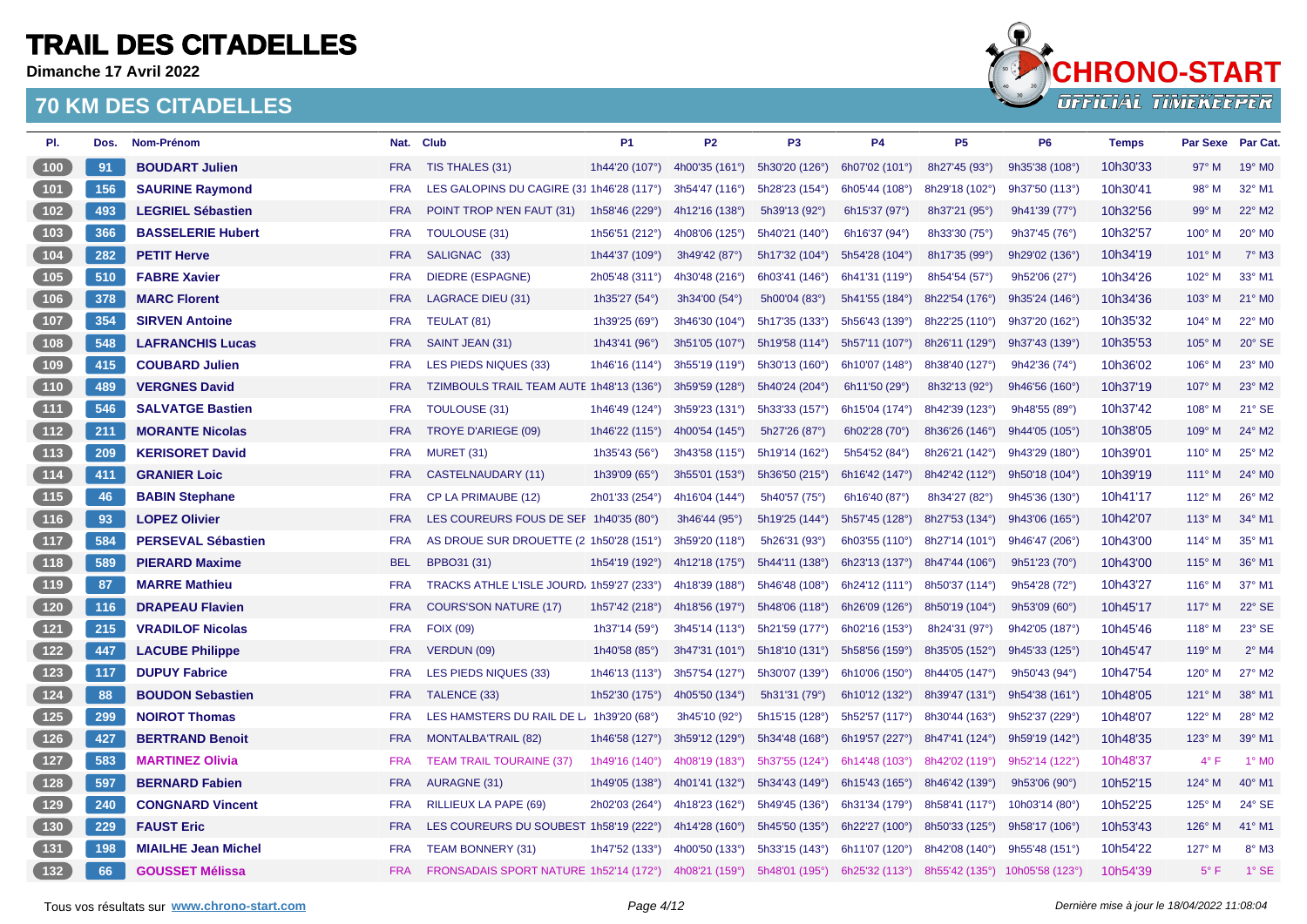**Dimanche 17 Avril 2022**



| PI.                                   | Dos.           | Nom-Prénom                  |            | Nat. Club                                  | <b>P1</b>      | <b>P2</b>      | P <sub>3</sub> | <b>P4</b>      | <b>P5</b>      | <b>P6</b>                      | <b>Temps</b> | <b>Par Sexe</b> | Par Cat.                   |
|---------------------------------------|----------------|-----------------------------|------------|--------------------------------------------|----------------|----------------|----------------|----------------|----------------|--------------------------------|--------------|-----------------|----------------------------|
| $133$                                 | 416            | <b>MAYER Guilhem</b>        | <b>FRA</b> | <b>VARILHES (09)</b>                       | 1h56'59 (215°) | 4h10'27 (136°) | 5h45'30 (161°) | 6h26'07 (155°) |                | 8h50'35 (105°) 10h00'37 (121°) | 10h55'46     | $128^\circ$ M   | 29° M2                     |
| $\boxed{134}$                         | 266            | <b>LE RUN Gaëlle</b>        | <b>FRA</b> | AX LES THERMES (09)                        | 1h48'27 (137°) | 4h04'10 (152°) | 5h32'50 (110°) | 6h10'35 (118°) | 8h51'54 (177°) | 10h03'23 (138°)                | 10h57'27     | $6^{\circ}$ F   | $4^\circ$ M2               |
| 135                                   | 132            | <b>PUGINIER Lucas</b>       | <b>FRA</b> | <b>TOULOUSE (31)</b>                       | 2h01'58 (262°) | 4h18'25 (164°) | 5h49'48 (137°) | 6h31'33 (178°) | 8h58'48 (120°) | 10h03'21 (79°)                 | 10h57'58     | 129° M          | 25° SE                     |
| $136$                                 | 208            | <b>FONTES Vincent</b>       | <b>FRA</b> | <b>TOULOUSE (31)</b>                       | 2h01'54 (261°) | 4h18'19 (163°) | 5h49'41 (134°) | 6h31'31 (181°) | 8h58'37 (116°) | 10h03'18 (81°)                 | 10h58'00     | $130^\circ$ M   | 26° SE                     |
| 137                                   | 435            | <b>TOURNIE Vincent</b>      | <b>FRA</b> | <b>BESSENS (82)</b>                        | 1h51'22 (163°) | 4h03'46 (130°) | 5h40'53 (181°) | 6h22'22 (173°) | 9h02'00 (170°) | 10h11'10 (118°)                | 10h59'04     | $131^\circ$ M   | $27^\circ$ SE              |
| $138$                                 | 420            | <b>LLAREUS Matthieu</b>     | <b>FRA</b> | PORTET (31)                                | 1h50'39 (154°) | 4h08'29 (174°) | 5h36'17 (103°) | 6h20'17 (213°) | 8h57'54 (160°) | 10h11'13 (149°)                | 10h59'04     | $132^\circ$ M   | 30° M2                     |
| (139)                                 | 13             | <b>SALOMONE Thomas</b>      | <b>FRA</b> | <b>GER (64)</b>                            | 1h56'54 (213°) | 4h22'58 (228°) | 6h03'30 (205°) | 6h44'42 (169°) | 9h10'56 (113°) | 10h14'19 (67°)                 | 10h59'05     | 133° M          | 42° M1                     |
| 140                                   | 134            | <b>BIGEON Christophe</b>    | <b>FRA</b> | <b>BNTT (47)</b>                           | 1h53'53 (183°) | 4h07'19 (135°) | 5h36'13 (115°) | 6h14'46 (129°) | 8h43'23 (128°) | 9h54'56 (140°)                 | 10h59'28     | 134° M          | 31° M2                     |
| (141)                                 | 400            | <b>ROUCHE Tony</b>          | <b>FRA</b> | <b>NIEUL SUR MER (17)</b>                  | 1h59'20 (232°) | 4h08'46 (121°) | 5h35'06(85°)   | 6h13'52 (133°) | 8h47'39 (145°) | 10h02'14 (159°)                | 10h59'57     | $135^\circ$ M   | $9°$ M3                    |
| $142$                                 | 175            | <b>TURIES Sebastien</b>     | <b>FRA</b> | LASBORDES (11)                             | 1h58'16 (221°) | 4h26'23 (240°) | 6h03'36 (183°) | 6h41'29 (121°) | 9h07'19 (111°) | 10h13'55 (92°)                 | 11h00'19     | 136° M          | 43° M1                     |
| (143)                                 | 502            | <b>PAQUE Emmanuel</b>       | <b>FRA</b> | URBAN RUNNERS ARCACHON 1h46'43 (122°)      |                | 4h03'52 (170°) | 5h42'52 (193°) | 6h21'51 (135°) | 8h58'43 (155°) | 10h06'04 (100°)                | 11h00'46     | $137^\circ$ M   | 32° M2                     |
| $\begin{array}{c} \n144\n\end{array}$ | 217            | <b>CAMPANER Frederic</b>    | <b>FRA</b> | <b>ASTARAC FOND CLUB (32)</b>              | 1h40'10 (72°)  | 3h46'14 (93°)  | 5h15'34 (121°) | 5h56'16 (158°) | 8h37'38 (178°) | 9h57'45 (211°)                 | 11h00'54     | $138^\circ$ M   | 10° M3                     |
| (145)                                 | 25             | <b>GUILLOUT Dominique</b>   | <b>FRA</b> | MINARM PFC-SE LYON (01)                    | 1h49'30 (143°) | 4h05'59 (165°) | 5h40'10 (158°) | 6h18'50 (130°) | 8h49'32 (138°) | 10h10'32 (220°)                | 11h01'36     | 139° M          | $3°$ M4                    |
| $(146)$                               | 9              | <b>BARES Joël</b>           | <b>FRA</b> | LES GALOPINS DU CAGIRE (31 1h54'22 (193°)  |                | 4h10'21 (155°) | 5h45'46 (165°) | 6h26'36 (161°) | 9h05'24 (166°) | 10h13'19 (109°)                | 11h01'53     | $140^\circ$ M   | $4^\circ$ M4               |
| (147)                                 | 449            | <b>LE TRIONNAIRE Erwan</b>  | <b>FRA</b> | <b>MAUREMONT (31)</b>                      | 1h40'46 (83°)  | 3h38'53 (52°)  | 5h05'30 (89°)  | 5h48'04 (197°) | 8h31'33 (187°) | 9h58'43 (275°)                 | 11h03'55     | $141^\circ$ M   | 33° M2                     |
| 148                                   | 338            | <b>MAURY Nicolas</b>        | <b>FRA</b> | ECHIRE (79)                                | 1h46'37 (120°) | 4h04'42 (176°) | 5h41'09 (175°) | 6h21'48 (156°) | 8h58'45 (156°) | 10h11'02 (144°)                | 11h05'45     | $142^\circ$ M   | 28° SE                     |
| (149)                                 | 418            | <b>MAULEON Sylvain</b>      | <b>FRA</b> | TOULOUSE (31)                              | 1h59'51 (239°) | 4h18'59 (185°) | 5h46'52 (105°) | 6h24'15 (109°) | 8h51'13 (115°) | 10h06'45 (167°)                | 11h06'00     | $143^\circ$ M   | 34° M2                     |
| 150                                   | 39             | <b>PONCHON Benoit</b>       | <b>FRA</b> | STADE OLYMPIQUE ARLESIEN 2h01'52 (260°)    |                | 4h16'49 (147°) | 5h51'02 (159°) | 6h30'06 (138°) | 9h09'36 (169°) | 10h13'24 (71°)                 | 11h06'01     | $144^\circ$ M   | $11^{\circ}$ M3            |
| (151)                                 | $\overline{7}$ | <b>LEBOEUF David</b>        | <b>FRA</b> | <b>TEAM TRAIL'QUILLOU (09)</b>             | 2h02'34 (272°) | 4h28'13 (223°) | 6h03'39 (166°) | 6h43'48 (152°) | 9h07'24 (103°) | 10h14'00 (93°)                 | 11h06'18     | $145^\circ$ M   | 44° M1                     |
| 152                                   | 395            | <b>FERRATI Iréné Hugues</b> | <b>FRA</b> | <b>BNTT (47)</b>                           | 1h50'31 (152°) | 3h57'58 (108°) | 5h31'16 (151°) | 6h10'08 (134°) | 8h39'26 (130°) | 9h54'59 (168°)                 | 11h06'24     | $146^\circ$ M   | 12° M3                     |
| 153                                   | 14             | <b>FLANDRIN Jerome</b>      | <b>FRA</b> | SAINT JEAN DE MONTS VENDI 1h43'20 (92°)    |                | 3h51'35 (114°) | 5h27'51 (174°) | 6h08'41 (160°) |                | 8h52'50 (197°) 10h10'10 (182°) | 11h07'22     | 147° M          | $13^\circ$ M3              |
| $154$                                 | 92             | <b>DUNAC Matthias</b>       | <b>FRA</b> | TEAM TRAIL'QUILLOU / A-PY ((2h02'32 (271°) |                | 4h28'15 (226°) | 6h01'36 (152°) | 6h41'25 (146°) | 9h09'50 (126°) | 10h17'24 (103°)                | 11h07'31     | 148° M          | 45° M1                     |
| (155)                                 | 560            | <b>BOURIANNE Thierry</b>    | <b>FRA</b> | TEAM CALOR (31)                            | 1h49'38 (145°) | 4h03'07 (137°) | 5h40'18 (182°) | 6h21'53 (175°) | 9h05'28 (188°) | 10h16'37 (131°)                | 11h07'58     | 149° M          | 14° M3                     |
| 156                                   | 34             | <b>DAVASSE Joel</b>         | <b>FRA</b> | ASSOCIATION TRAILEUR LAUF 1h47'45 (132°)   |                | 4h06'40 (182°) | 5h49'35 (218°) | 6h31'25 (182°) | 9h03'33(143°)  | 10h18'53 (166°)                | 11h13'10     | $150^\circ$ M   | $1^\circ$ M <sub>5</sub>   |
| 157                                   | 42             | <b>BREMAND Marc</b>         | <b>FRA</b> | <b>ACPA (85)</b>                           | 1h54'48 (199°) | 4h13'14 (177°) | 5h56'59 (223°) | 6h35'10 (127°) | 9h06'14(141°)  | 10h17'32 (132°)                | 11h13'18     | $151^\circ$ M   | 46° M1                     |
| 158                                   | 191            | <b>CABOCEL Arnaud</b>       | <b>FRA</b> | ACP 11 (11)                                | 1h51'58 (168°) | 4h12'42 (195°) | 5h48'03 (164°) | 6h29'03 (162°) | 9h06'10 (157°) | 10h24'22 (197°)                | 11h16'10     | 152° M          | 35° M2                     |
| 159                                   | 315            | <b>GRAVE Reynald</b>        | <b>FRA</b> | PALAJA (11)                                | 1h52'11 (171°) | 4h12'49 (194°) | 5h49'30 (176°) | 6h29'06 (145°) | 9h07'14 (164°) | 10h24'49 (190°)                | 11h16'14     | 153° M          | 15° M3                     |
| 160                                   | 311            | <b>ROUGE Lionel</b>         | <b>FRA</b> | SAVIGNAC LES ORMEAUX (09) 1h52'19 (173°)   |                | 4h08'17 (154°) | 5h35'12 (91°)  | 6h10'33 (78°)  | 8h51'09 (175°) | 10h08'13 (179°)                | 11h16'41     | 154° M          | 16° M3                     |
| (161)                                 | 542            | <b>REIGNIEZ Laurent</b>     | <b>FRA</b> | LES CHEVALIERS DU VENT (85 1h37'10 (58°)   |                | 3h43'16 (94°)  | 5h23'35 (202°) | 6h05'15 (177°) | 8h48'56 (192°) | 10h10'28 (226°)                | 11h17'15     | $155^{\circ}$ M | 17° M3                     |
| 162                                   | 167            | <b>CHÉRIAUX Remi</b>        | <b>FRA</b> | <b>TOULOUSE (31)</b>                       | 1h50'16 (148°) | 4h04'34 (142°) | 5h32'22 (102°) | 6h15'35 (200°) | 8h56'59 (179°) | 10h14'31 (185°)                | 11h19'10     | $156^{\circ}$ M | 47° M1                     |
| (163)                                 | 570            | <b>GEROMIN Cyril</b>        | <b>FRA</b> | <b>TCAP (81)</b>                           | 1h58'37 (226°) | 4h17'48 (187°) | 5h48'11 (129°) | 6h26'04 (122°) |                | 9h01'37 (151°) 10h13'56 (145°) | 11h19'18     | $157^\circ$ M   | 36° M2                     |
| 164                                   | 301            | <b>GARCIA Aurelie</b>       | <b>FRA</b> | TEAM TRAIL'QUILLOU/ SPIRID(2h04'21 (286°)  |                | 4h30'47 (231°) | 6h12'32 (213°) | 6h56'11 (207°) | 9h23'45 (122°) | 10h28'58 (84°)                 | 11h19'24     | $7^\circ$ F     | $2^{\circ}$ M <sub>0</sub> |
| (165)                                 | 259            | <b>PECERO Benoit</b>        | <b>FRA</b> | PAMIERS (09)                               | 2h04'44 (294°) | 4h27'18 (202°) | 6h00'03 (145°) | 6h37'45 (116°) | 9h07'21 (132°) | 10h24'21 (177°)                | 11h20'04     | 158° M          | 25° MO                     |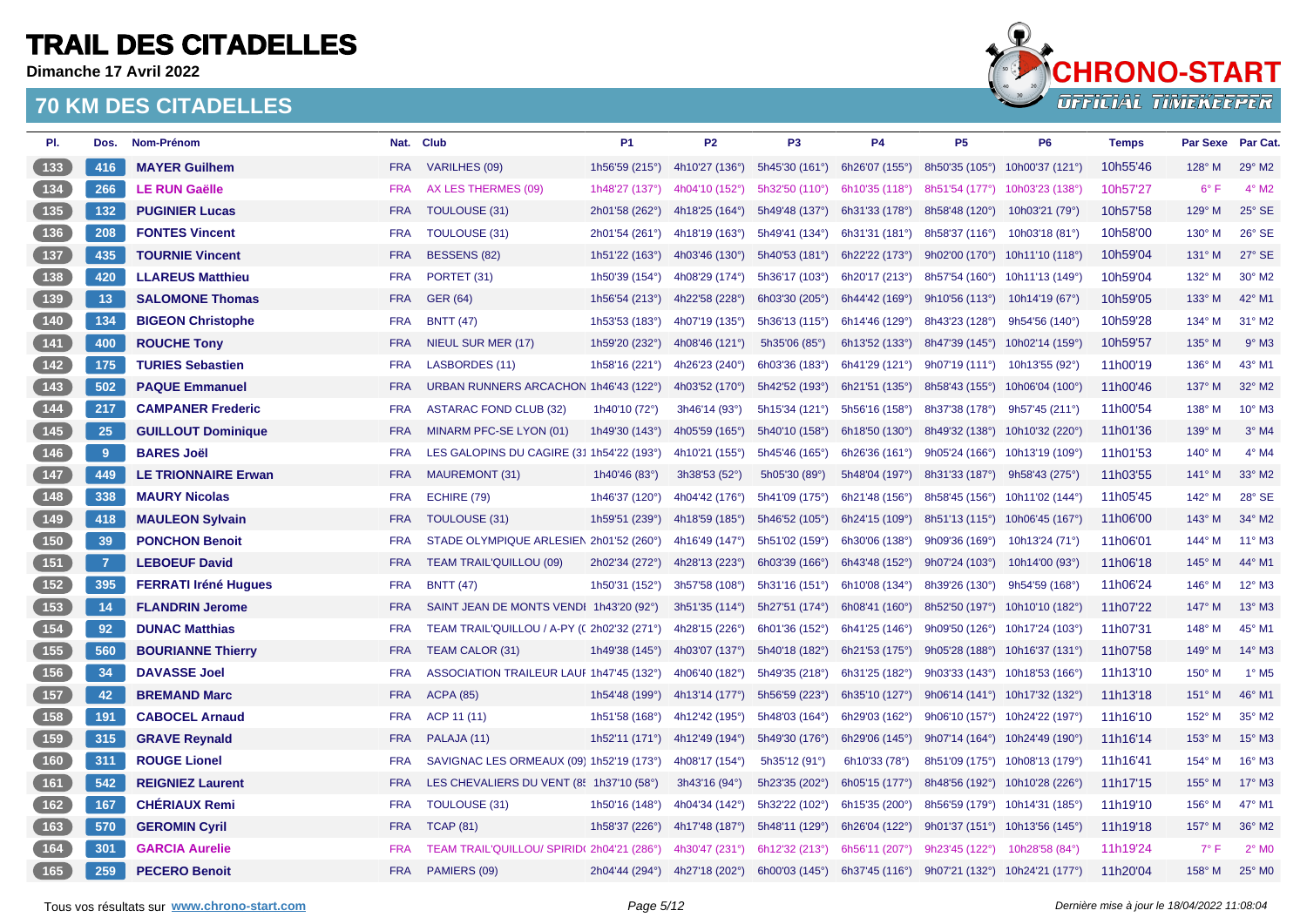**Dimanche 17 Avril 2022**



| PI.   | Dos.           | Nom-Prénom                         |            | Nat. Club                                             | <b>P1</b>      | <b>P2</b>      | P <sub>3</sub>   | <b>P4</b>               | <b>P5</b>      | P <sub>6</sub>                 | <b>Temps</b> | Par Sexe       | Par Cat.           |
|-------|----------------|------------------------------------|------------|-------------------------------------------------------|----------------|----------------|------------------|-------------------------|----------------|--------------------------------|--------------|----------------|--------------------|
| 166   | 28             | <b>VADROT Olivier</b>              | <b>FRA</b> | MURET AC (31)                                         | 1h52'33 (176°) | 4h11'08 (180°) | 5h49'25 (188°)   | 6h31'36 (189°)          |                | 9h08'51 (158°) 10h20'16 (134°) | 11h20'42     | 159° M         | $5^\circ$ M4       |
| 167   | 553            | <b>MICHEL Stephane</b>             | <b>FRA</b> | <b>AUCH (32)</b>                                      | 1h52'01 (169°) | 4h07'21 (150°) | 5h40'26 (150°)   | 6h20'28 (151°)          | 9h10'32 (219°) | 10h21'00 (126°)                | 11h20'58     | $160^\circ$ M  | 48° M1             |
| (168) | 595            | <b>LE BLEIS Benoit</b>             | <b>FRA</b> | LATRESNE (33)                                         | 1h56'57 (214°) | 4h13'40 (166°) | 5h41'14 (97°)    | 6h20'23 (141°)          | 9h02'31 (183°) | 10h20'22 (192°)                | 11h21'50     | 161° M         | 26° MO             |
| 169   | 473            | <b>SAUNE Nicolas</b>               | <b>FRA</b> | LES GALOPINS DU CAGIRE (31 1h49'34 (144°)             |                | 4h05'41 (158°) | 5h43'51 (187°)   | 6h21'46 (123°)          | 9h05'25 (190°) | 10h16'26 (129°)                | 11h22'27     | 162° M         | 49° M1             |
| $170$ | 413            | <b>GRAS Gregory</b>                | <b>FRA</b> | ENTENTE POITIERS ATHLE 86 1h44'41 (110°)              |                | 3h51'45 (103°) | 5h36'52 (231°)   | 6h18'53 (186°)          | 9h02'33 (191°) | 10h23'03 (218°)                | 11h24'31     | $163^\circ$ M  | $18^\circ$ M3      |
| 171   | 385            | <b>PASQUIER Laurent</b>            | <b>FRA</b> | RAID'YON (85)                                         | 1h47'01 (128°) | 4h04'29 (171°) | 5h40'22 (170°)   | 6h16'17 (90°)           | 8h58'55 (185°) | 10h20'14 (224°)                | 11h25'30     | 164° M         | $6°$ M4            |
| (172) | 57             | <b>BROSSARD Thomas</b>             | <b>FRA</b> | <b>UAC BRIOUX (79)</b>                                | 1h57'05 (217°) | 4h16'41 (191°) | 5h45'39 (116°)   | 6h26'45 (167°)          | 9h04'27(161°)  | 10h17'30 (148°)                | 11h26'49     | $165^\circ$ M  | 50° M1             |
| $173$ | 362            | <b>DE LEVEZOU DE VESINS Huques</b> | <b>FRA</b> | <b>COLOMIERS (31)</b>                                 | 1h50'53 (157°) | 4h05'46 (146°) | 5h41'51 (173°)   | 6h25'30 (208°)          | 9h09'33 (196°) | 10h27'00 (183°)                | 11h27'08     | 166° M         | $7^\circ$ M4       |
| 174   | 188            | <b>CABRERA Stéphane</b>            | <b>FRA</b> | ACP 11 (11)                                           | 1h51'54 (167°) | 4h10'23 (178°) | 5h45'43 (163°)   | 6h27'10 (171°)          | 9h07'16 (172°) | 10h24'51 (189°)                | 11h27'10     | $167^\circ$ M  | 27° M0             |
| $175$ | 594            | <b>BELLUCCI Fanny</b>              | <b>FRA</b> | <b>CALABASS'TRAIL (09)</b>                            | 1h47'57 (134°) | 4h23'36 (273°) | 6h01'07 (184°)   | 6h56'08 (322°)          | 9h32'52 (154°) | 10h40'05 (98°)                 | 11h27'27     | $8^{\circ}$ F  | $1°$ M1            |
| 176   | 408            | <b>DUPOUY Nicolas</b>              | <b>FRA</b> | COB (40)                                              | 2h04'12 (283°) | 4h31'07 (235°) | 6h04'05 (147°)   | 6h45'07 (166°)          |                | 9h19'29 (148°) 10h35'35 (172°) | 11h28'15     | 168° M         | $37^\circ$ M2      |
| 177   | 429            | <b>DARRICAU Sebastien</b>          | <b>FRA</b> | CLUB OLYMPIQUE BAYONNAI: 2h04'15 (284°)               |                | 4h31'10 (236°) | 6h04'10 (148°)   | 6h45'10 (163°)          | 9h19'32 (149°) | 10h35'47 (174°)                | 11h28'16     | $169^\circ$ M  | 28° M0             |
| 178   | 540            | <b>MARTY Laetitia</b>              | <b>FRA</b> | <b>TEAM BINOUZE (82)</b>                              | 1h49'09 (139°) | 4h08'24 (189°) | 5h44'23 (171°)   | 6h29'12 (222°)          | 9h06'47 (159°) | 10h21'09 (156°)                | 11h30'08     | $9^{\circ}$ F  | $3°$ MO            |
| $179$ | 286            | <b>BOSSUET Jeremy</b>              | <b>FRA</b> | TRAIL A LOT (46)                                      | 2h00'10 (245°) | 4h17'16 (169°) | 5h57'27 (201°)   | 6h41'19 (211°)          | 9h21'19(171°)  | 10h28'51 (102°)                | 11h30'38     | 170° M         | 29° M0             |
| (180) | 150            | <b>MOREAU Yohann</b>               | <b>FRA</b> | SOUBISE (17)                                          | 2h00'35 (252°) | 4h19'26 (181°) | 5h51'50 (142°)   | 6h34'24 (196°)          | 9h13'14(167°)  | 10h27'43 (158°)                | 11h32'39     | 171° M         | 38° M2             |
| 181   | 522            | <b>BLANC Pierre</b>                | <b>FRA</b> | <b>MURET (31)</b>                                     | 1h53'55 (184°) | 4h09'59 (157°) | 5h38'39 (111°)   | 6h19'39 (164°)          | 9h04'02 (198°) | 10h27'09 (244°)                | 11h32'46     | 172° M         | $1^\circ$ M6       |
| 182   | 349            | <b>THOMAS Sebastien</b>            | <b>FRA</b> | L'UNION (31)                                          | 1h46'34 (119°) | 4h00'23 (139°) | 5h40'15 (197°)   | 6h20'12 (149°)          | 9h04'06(195°)  | 10h26'11 (236°)                | 11h33'34     | $173^\circ$ M  | $51^{\circ}$ M1    |
| 183   | 304            | <b>GUÉRARD Marc</b>                | <b>FRA</b> | <b>MM'S (31)</b>                                      | 1h50'21 (149°) | 4h05'23 (149°) | 5h33'07 (101°)   | 6h16'24 (201°)          | 9h00'07 (193°) | 10h22'07 (234°)                | 11h34'44     | $174^\circ$ M  | 39° M2             |
| $184$ | 483            | <b>PERRENOT Isabelle</b>           | <b>FRA</b> | <b>MAUREMONT (31)</b>                                 | 1h50'24 (150°) | 4h05'24 (148°) | 5h33'03 (98°)    | 6h16'27 (203°)          | 9h04'32 (209°) | 10h22'05 (186°)                | 11h35'29     | $10^{\circ}$ F | $4^\circ$ MO       |
| $185$ | $\overline{4}$ | <b>VASSEUR Jean-Philippe</b>       | <b>FRA</b> | <b>TEAM PY'RUNNERS (65)</b>                           | 1h56'47 (211°) | 4h23'21 (234°) | 6h03'28 (200°)   | 6h45'33 (188°)          |                | 9h21'50 (153°) 10h36'15 (157°) | 11h35'41     | 175° M         | 40° M2             |
| (186) | 527            | <b>FONSECA Nicolas</b>             | <b>FRA</b> | SAMATAN (32)                                          | 1h59'40 (237°) | 4h27'44 (239°) | 6h07'46 (199°)   | 6h49'13 (172°)          |                | 9h26'56 (162°) 10h45'07 (196°) | 11h35'59     | 176° M         | 30° M <sub>0</sub> |
| 187   | 382            | <b>MOTTET François</b>             | <b>FRA</b> | <b>ALBI</b> (81)                                      | 2h05'37 (307°) | 4h30'43 (217°) | 6h03'03(141°)    | 6h45'15 (190°)          | 9h27'11 (182°) | 10h43'08 (171°)                | 11h37'51     | $177^\circ$ M  | $8^\circ$ M4       |
| (188) | 123            | <b>RODRIGUEZ Sylvain</b>           | <b>FRA</b> | SALLELES D AUDE (11)                                  | 2h02'26 (269°) | 4h27'35 (218°) | 6h06'23 (191°)   | 6h48'38 (191°)          | 9h23'51 (150°) | 10h43'41 (209°)                | 11h42'49     | 178° M         | 41° M2             |
| 189   | 353            | <b>VIEIRA Jose</b>                 | <b>FRA</b> | AC GIGOUZAC (46)                                      | 2h05'31 (305°) | 4h27'26 (200°) | 6h03'05 (169°)   | 6h45'34 (193°)          | 9h29'20 (194°) | 10h45'04 (169°)                | 11h42'53     | 179° M         | 19° M3             |
| (190) | 492            | <b>MEDA Nicolas</b>                | <b>FRA</b> | <b>VACQUIERS (31)</b>                                 | 2h05'52 (312°) | 4h37'33 (255°) | 6h14'30 (180°)   | 6h58'00 (205°)          |                | 9h38'30 (174°) 10h47'15 (115°) | 11h42'55     | 180° M         | 31° MO             |
| 191   | 457            | <b>DIAS Carlos</b>                 | <b>FRA</b> | GIROUSSENS (81)                                       | 2h00'25 (250°) | 4h18'04 (172°) | 6h02'57 (229°)   | 6h51'05 (260°)          |                | 9h39'30 (210°) 10h51'05 (141°) | 11h43'27     | 181° M         | $20^\circ$ M3      |
| (192) | 487            | <b>HAMON Sylvain</b>               | <b>FRA</b> | <b>COLOMIERS (31)</b>                                 | 2h04'26 (288°) | 4h28'00 (209°) | 6h07'55 (198°)   | 6h52'02 (215°)          | 9h38'19 (202°) | 10h52'27 (154°)                | 11h43'39     | 182° M         | 52° M1             |
| (193) | 241            | <b>AUE Lilian</b>                  | <b>FRA</b> | <b>MONTJOURE (31)</b>                                 | 1h46'52 (125°) | 4h07'57 (196°) | 5h43'29 (167°)   | 6h34'43 (285°)          | 9h38'50 (279°) | 10h52'42 (152°)                | 11h45'39     | 183° M         | 53° M1             |
| (194) | 236            | <b>RIMAILHO Joel</b>               | <b>FRA</b> | TOULOUSE (31)                                         | 1h56'26 (207°) | 4h17'46 (198°) | 5h54'36 (178°)   | 6h35'48 $(170^{\circ})$ | 9h19'27 (189°) | 10h47'19 (279°)                | 11h46'00     | 184° M         | $9°$ M4            |
| 195   | 525            | <b>ALCARAZ Damien</b>              | <b>FRA</b> | <b>RSP (63)</b>                                       | 2h00'38 (253°) |                | 6h24'51          | 7h11'26 (240°)          | 9h26'49 (64°)  | 10h38'09 (133°)                | 11h46'10     | 185° M         | 54° M1             |
| 196   | 247            | <b>CHOPINET Cédric</b>             | <b>FRA</b> | DOMPIERRE COURSE AVENTL 2h04'35 (291°) 4h29'34 (215°) |                |                | 6h07'29 (186°)   | 6h50'14 (199°)          |                | 9h37'41 (206°) 10h52'39 (163°) | 11h52'03     | 186° M         | 32° M0             |
| 197   | 505            | <b>CHARRETEUR Yannick</b>          | <b>FRA</b> | <b>PAU (64)</b>                                       | 1h58'40 (227°) | 4h14'43 (156°) | 5h50'44 (172°)   | 6h34'19 (206°)          |                | 9h26'29 (231°) 10h52'31 (267°) | 11h52'06     | 187° M         | 55° M1             |
| (198) | 272            | <b>FRANCOIS Sebastien</b>          | <b>FRA</b> | AL BOUGUENAIS (44)                                    | $\omega$       | 4h14'39        | $6h06'41$ (263°) | 6h50'58 (216°)          |                | 9h49'51 (258°) 11h05'41 (170°) | 11h52'11     | 188° M         | 42° M2             |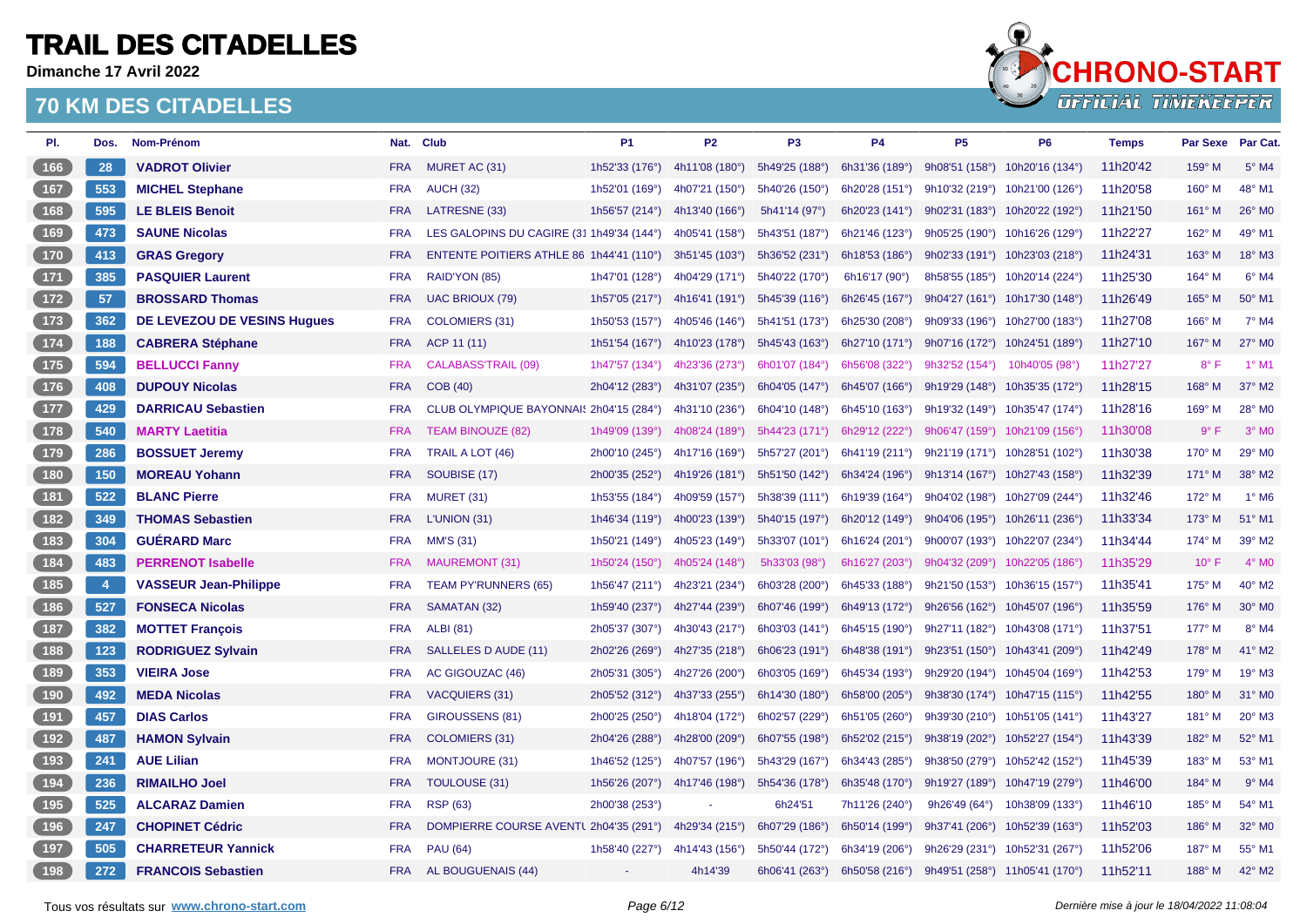**Dimanche 17 Avril 2022**



| PI.                          | Dos. | Nom-Prénom                   |            | Nat. Club                                 | P <sub>1</sub>            | P <sub>2</sub> | P <sub>3</sub> | <b>P4</b>              | P <sub>5</sub>                  | P <sub>6</sub>                 | <b>Temps</b> | Par Sexe Par Cat. |                            |
|------------------------------|------|------------------------------|------------|-------------------------------------------|---------------------------|----------------|----------------|------------------------|---------------------------------|--------------------------------|--------------|-------------------|----------------------------|
| 199                          | 536  | <b>MORILLO Jerome</b>        | <b>FRA</b> | SPORT NATURE MONTGAILHA 1h54'08 (188°)    |                           | 4h17'24 (207°) | 6h03'48 (240°) | 6h49'42 (231°)         | 9h39'45 (218°) 10h59'08 (205°)  |                                | 11h52'28     | $189^\circ$ M     | $29^\circ$ SE              |
| 200                          | 285  | <b>FERNANDES Jordan</b>      | <b>FRA</b> | SPORT NATURE MONTGAILHA 1h54'05 (187°)    |                           | 4h17'21 (206°) | 6h03'58 (241°) | 6h50'37 (242°)         | 9h39'41 (212°)                  | 10h58'31 (202°)                | 11h52'29     | 190° M            | 33° MO                     |
| $\sqrt{201}$                 | 561  | <b>SANCIER Romain</b>        | <b>FRA</b> | <b>ELAN CAPIANAIS (33)</b>                | 1h58'11 $(220^\circ)$     | 4h28'45 (251°) | 6h07'04 (189°) | 6h48'53 (180°)         | 9h30'47 (181°)                  | 10h55'45 (257°)                | 11h55'51     | $191^\circ$ M     | 43° M2                     |
| 202                          | 386  | <b>BONNEMAISON Marc</b>      | <b>FRA</b> | SAINT ELIX LOCATION (31)                  | 2h00'04 (243°)            | 4h17'44 (173°) | 5h48'17 (130°) | 6h22'25 $(60^{\circ})$ | 9h11'52(215°)                   | 10h47'36 (316°)                | 12h00'37     | 192° M            | 44° M2                     |
| $\left( \right. 203 \right.$ | 466  | <b>AMPRIMO Bruno</b>         | <b>FRA</b> | SAINT LAURENT DES ARBRES 1h59'55 (240°)   |                           | 4h30'31 (252°) | 6h21'16 (253°) | 7h03'39 (192°)         |                                 | 9h48'59 (201°) 11h08'22 (204°) | 12h00'55     | 193° M            | 45° M2                     |
| $204$                        | 184  | <b>GOUDEAU Nicolas</b>       | <b>FRA</b> | 12/14 NIORT (79)                          | 1h53'59 (185°)            | 4h08'26 (143°) | 5h50'30 (216°) | 6h35'04 (219°)         | 9h24'12 (213°)                  | 10h48'35 (252°)                | 12h00'56     | 194° M            | $21^{\circ}$ M3            |
| $205$                        | 593  | <b>CAPOUL David</b>          | <b>FRA</b> | <b>CAMION LES LAVAUR (81)</b>             | 1h58'53 $(231^\circ)$     | 4h26'28 (238°) | 6h12'36 (237°) | 7h01'52 (274°)         | 9h48'47 (203°)                  | 11h06'50 (195°)                | 12h02'07     | $195^\circ$ M     | 46° M2                     |
| $206$                        | 161  | <b>GRIMAL Philippe</b>       | <b>FRA</b> | LES ZINZINS DES COTEAUX (3 1h51'11 (162°) |                           | 4h10'16 (184°) | 5h51'28 (209°) | 6h32'03 (154°)         | 9h19'20 (205°)                  | 10h58'02 (323°)                | 12h02'23     | 196° M            | 22° M3                     |
| 207                          | 459  | <b>NAZAR Jérôme</b>          | <b>FRA</b> | LES ZINZINS DES COTEAUX (3 1h41'54 (89°)  |                           | 4h05'03 (204°) | 5h46'44 (211°) | 6h29'15 (194°)         | 9h19'23 (220°)                  | 10h58'11 (324°)                | 12h02'25     | $197^\circ$ M     | 34° MO                     |
| $\boxed{208}$                | 231  | <b>TOURNOUX Julie</b>        | <b>FRA</b> | LES GIVRES DE NAY (64)                    | 1h59'59 (241°)            | 4h33'53 (266°) | 6h17'20 (219°) | 6h59'23 (187°)         |                                 | 9h42'36 (186°) 11h00'31 (193°) | 12h02'55     | $11^{\circ}$ F    | $2°$ SE                    |
| 209                          | 23   | <b>AYRAULT Alexandre</b>     | <b>FRA</b> | <b>NIORT (79)</b>                         | 2h02'06 (265°)            | 4h27'53 (227°) | 6h09'35 (212°) | 6h59'30 (278°)         |                                 | 9h41'59 (184°) 11h01'44 (208°) | 12h03'09     | 198° M            | 56° M1                     |
| 210                          | 469  | <b>ADOR Antoine</b>          | <b>FRA</b> | <b>DIAGONALE 2022 (86)</b>                | 1h50'36 (153°)            | 4h10'19 (192°) | 5h51'44 (210°) | 6h35'40 (212°)         |                                 | 9h24'39 (211°) 10h51'42 (274°) | 12h03'49     | $199^\circ$ M     | 57° M1                     |
| (211)                        | 159  | <b>SADOU Bertrand</b>        | <b>FRA</b> | <b>ENDURANCE 65 (64)</b>                  | 1h56'44 $(210^{\circ})$   | 4h23'11 (232°) | 6h03'33 (203°) | 6h50'11 (241°)         | 9h43'50 (237°)                  | 11h02'34 (201°)                | 12h05'05     | $200^\circ$ M     | $23^\circ$ M3              |
| 212                          | 22   | <b>COUGNAUD Guillaume</b>    | <b>FRA</b> | S/L MOUTIERS LES MAUXFAIT 1h51'04 (160°)  |                           | 4h17'13 (229°) | 5h59'32 (217°) | 6h49'16 (277°)         | 9h38'33 (214°)                  | 11h00'28 (231°)                | 12h05'27     | $201^\circ$ M     | 58° M1                     |
| 213                          | 359  | <b>BLAIN Laurent</b>         | <b>FRA</b> | BONNAC (09)                               | 1h44'48 (112°)            | 4h08'42 (212°) | 6h07'19 (306°) | 6h51'00 (210°)         |                                 | 9h38'27 (207°) 11h00'38 (237°) | 12h05'28     | $202^\circ$ M     | 59° M1                     |
| $214$                        | 432  | <b>CAMPORA Jean-Baptiste</b> | <b>FRA</b> | ASA AMBARES (33)                          | 1h58'44 (228°)            | 4h22'08 (208°) | 6h05'49 (222°) | 6h53'03 (248°)         |                                 | 9h48'55 (247°) 11h06'53 (194°) | 12h06'05     | 203° M            | 10° M4                     |
| 215                          | 85   | <b>BOUILLY Vincent</b>       | <b>FRA</b> | LES SABLES D'OLONNE (85)                  | 2h02'18 (267°)            | 4h39'07 (283°) | 6h31'46 (267°) | 7h16'24 (221°)         |                                 | 9h55'39 (168°) 11h12'51 (181°) | 12h07'02     | 204° M            | 35° MO                     |
| 216                          | 297  | <b>ARNAL Claire</b>          | <b>FRA</b> | ORNOLAC-USSAT-LES-BAINS   2h09'49 (331°)  |                           | 4h48'08 (294°) | 6h27'51 (196°) | 7h10'28 (198°)         |                                 | 9h50'42 (173°) 11h06'56 (173°) | 12h07'34     | $12^{\circ}$ F    | 3° SE                      |
| 217                          | 300  | <b>LEBOEUF Kevin</b>         | <b>FRA</b> | <b>TEAM TRAIL'QUILLOU (09)</b>            | 2h04'23 (287°)            | 4h30'45 (230°) | 6h12'34 (214°) | 6h59'01 (236°)         | 9h50'48 (229°)                  | 11h04'59 (155°)                | 12h07'55     | 205° M            | 36° MO                     |
| 218                          | 203  | <b>GARCIA Aurelio</b>        | FRA        | LOS BANDIDOS (09)                         | 1h57'02 (216°)            | 4h22'28 (220°) | 6h16'20 (280°) | 6h58'21 (185°)         |                                 | 9h53'38 (245°) 11h05'05 (135°) | 12h07'58     | $206^\circ$ M     | $2^{\circ}$ M6             |
| 219                          | 410  | <b>ARAGON Francois</b>       | <b>FRA</b> | <b>COURIR A MONTECH (82)</b>              | 2h05'02 (299°)            | 4h35'34 (250°) | 6h22'53 (243°) | 7h15'24 (296°)         | 10h03'02 (208°) 11h23'17 (215°) |                                | 12h10'02     | $207^\circ$ M     | 47° M2                     |
| $220$                        | 454  | <b>GACHIE Nicolas</b>        | <b>FRA</b> | CLUB OLYMPIQUE BAYONNAI: 2h04'59 (298°)   |                           | 4h31'29 (233°) | 6h12'27 (206°) | 6h58'16 (230°)         |                                 | 9h48'52 (224°) 11h08'48 (210°) | 12h11'59     | 208° M            | 37° MO                     |
| 221                          | 598  | <b>DOUCHE Sebastien</b>      | <b>FRA</b> | BPBO31 (31)                               | 1h54'17 (191 $^{\circ}$ ) | 4h14'01 (193°) | 5h58'47 (227°) | 6h46'50 (258°)         | 9h50'38 (277°)                  | 11h12'38 (235°)                | 12h12'41     | $209^\circ$ M     | 60° M1                     |
| 222                          | 186  | <b>MICHAUT Joris</b>         | <b>FRA</b> | <b>IGNY (91)</b>                          | 1h53'29 (179°)            | 4h28'49 (271°) | 6h18'05 (246°) | 7h03'02 (225°)         | 9h53'30 (223°)                  | 11h15'26 (232°)                | 12h13'10     | $210^\circ$ M     | 30° SE                     |
| 223                          | 187  | <b>MICHAUT Alain</b>         | <b>FRA</b> | PECHABOU (31)                             | 1h53'25 $(178°)$          | 4h26'01 (261°) | 6h18'03 (262°) | 7h03'04 (226°)         |                                 | 9h53'28 (222°) 11h15'24 (233°) | 12h13'11     | $211^\circ$ M     | $2^{\circ}$ M <sub>5</sub> |
| 224                          | 504  | <b>CLUGNAC Philppe</b>       | <b>FRA</b> | <b>BORDEAUX (33)</b>                      | 2h06'09 (317°)            | 4h34'58 (246°) | 6h24'56 (250°) | 7h09'52 (224°)         |                                 | 9h54'38 (200°) 11h13'14 (199°) | 12h13'23     | $212^{\circ}$ M   | 11° M4                     |
| $225$                        | 151  | <b>FLAHAUT AIrik</b>         | <b>FRA</b> | LEVIGNAC (31)                             | 1h53'03 (177°)            | 4h29'12 (278°) | 6h18'47 (247°) | 7h03'58 (228°)         | 9h54'49 (226°)                  | 11h15'01 (213°)                | 12h14'26     | $213^\circ$ M     | 31° SE                     |
| 226                          | 8    | <b>LEGER Patrick</b>         | <b>FRA</b> | ENTENTE POITIERS ATHLE 86 1h51'29 (164°)  |                           | 4h17'05 (222°) | 6h02'51 (233°) | 6h51'42 (271°)         |                                 | 9h41'20 (217°) 11h09'29 (281°) | 12h14'52     | $214^{\circ}$ M   | $3^\circ$ M <sub>5</sub>   |
| 227                          | 29   | <b>BAIGUE Christian</b>      | <b>FRA</b> | ENTENTE POITIERS ATHLE 86 1h51'34 (165°)  |                           | 4h17'09 (221°) | 6h03'01 (235°) | 6h51'39 (267°)         |                                 | 9h41'12 (216°) 11h09'32 (283°) | 12h14'52     | $215^\circ$ M     | $1^\circ$ M7               |
| 228                          | 555  | <b>GOUZY Pierre</b>          | <b>FRA</b> | CAP09 (09)                                | 1h54'38 (197°)            | 4h33'43 (298°) | 6h24'16 (252°) | 7h08'17 (214°)         | 10h04'25 (251°) 11h23'45 (203°) |                                | 12h20'44     | $216^\circ$ M     | 38° MO                     |
| 229                          | 563  | <b>MARTY David</b>           | <b>FRA</b> | <b>LEZIGNAN CORBIERES (11)</b>            | 2h00'07 (244°)            | 4h22'32 (201°) | 6h20'14 (298°) | 7h07'52 (252°)         | 10h05'15 (253°) 11h22'45 (184°) |                                | 12h20'45     | $217^\circ$ M     | 24° M3                     |
| $\sqrt{230}$                 | 405  | <b>HUOT Jeremie</b>          | <b>FRA</b> | SAINT PAUL DE JARRAT (09)                 | 1h54'56 (201°)            | 4h18'09 (205°) | 5h56'54 (190°) | 6h38'31 (176°)         |                                 | 9h30'31 (230°) 11h05'10 (314°) | 12h25'01     | 218° M            | 48° M2                     |
| $\left( 231 \right)$         | 574  | <b>CLARIMON Olivier</b>      | <b>FRA</b> | ZINZIN DES COTEAUX TCAP (2h04'52 (296°)   |                           | 4h36'42 (257°) | 6h21'42 (230°) | 7h08'30 (244°)         | 10h06'13 (254°) 11h27'04 (219°) |                                | 12h25'05     | $219^\circ$ M     | $25^{\circ}$ M3            |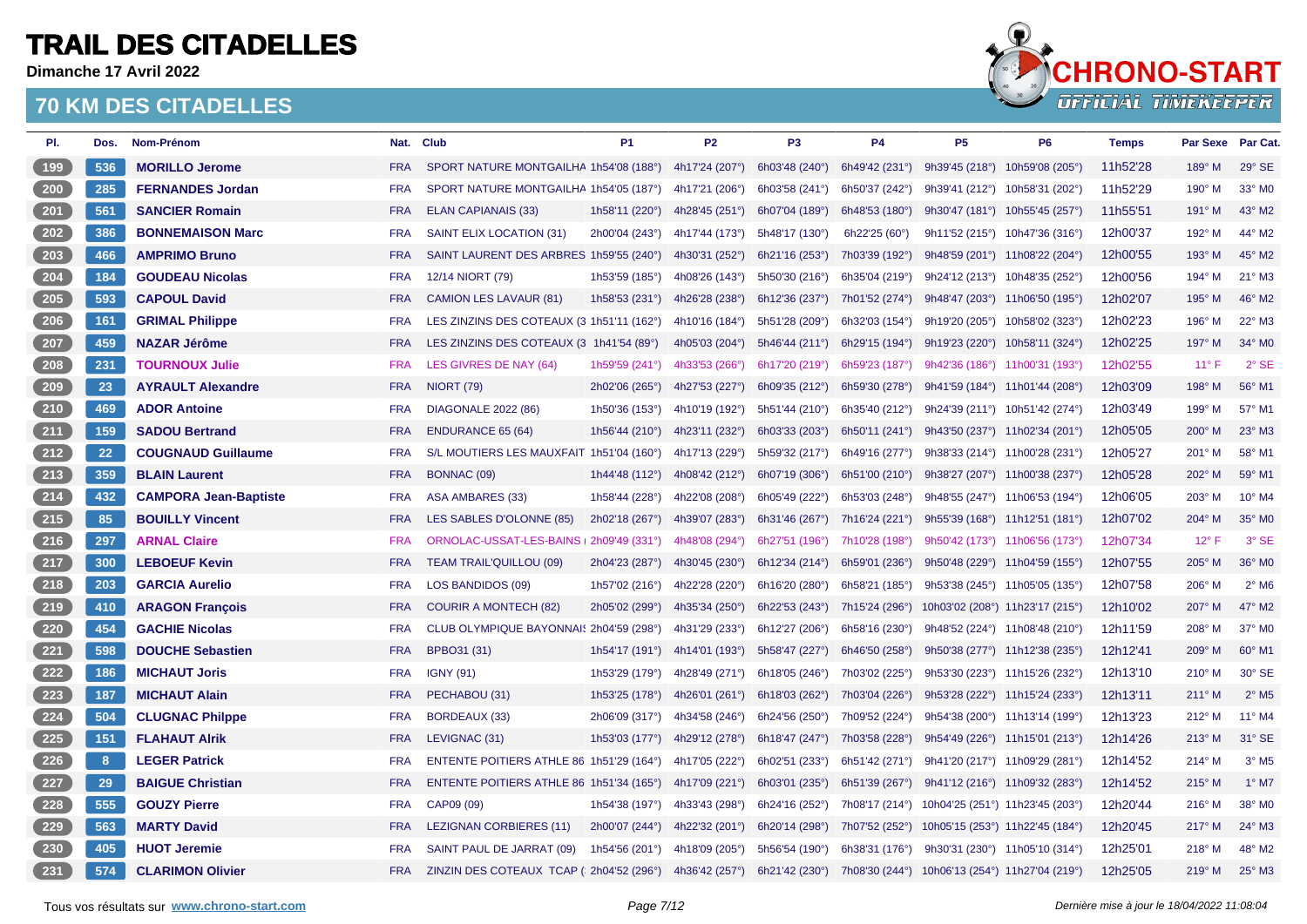**Dimanche 17 Avril 2022**



| PI.             | Dos.           | Nom-Prénom                    |            | Nat. Club                                 | <b>P1</b>      | <b>P2</b>      | P <sub>3</sub> | <b>P4</b>      | P <sub>5</sub>                                 | P <sub>6</sub> | <b>Temps</b> | Par Sexe Par Cat. |                          |
|-----------------|----------------|-------------------------------|------------|-------------------------------------------|----------------|----------------|----------------|----------------|------------------------------------------------|----------------|--------------|-------------------|--------------------------|
| $232$           | 49             | <b>PICOU Julien</b>           | <b>FRA</b> | <b>ESG RUNNING (79)</b>                   | 2h06'52 (324°) | 4h38'40 (256°) | 6h24'13 (232°) | 7h15'21 (284°) | 9h59'57 (199°) 11h16'44 (175°)                 |                | 12h26'06     | $220^\circ$ M     | 49° M2                   |
| 233             | 75             | <b>EMERIT Stephane</b>        | <b>FRA</b> | SPORTS LOISIRS CURSAN (33 1h56'09 (205°)  |                | 4h27'41 (254°) | 6h12'30 (228°) | 6h57'21 (223°) | 9h59'26 (269°) 11h25'19 (265°)                 |                | 12h28'23     | 221° M            | 50° M2                   |
| $\frac{234}{ }$ | 481            | <b>BACOU Fabien</b>           | <b>FRA</b> | VILLEFRANCHE-DE-LAURAGAI 1h53'37 (181°)   |                | 4h18'54 (219°) | 6h12'18 (277°) | 6h58'38 (235°) | 10h02'18 (276°) 11h28'00 (262°)                |                | 12h28'31     | $222^\circ$ M     | 39° MO                   |
| $235$           | 290            | <b>GERVAUD Stéphane</b>       | <b>FRA</b> | BIRAC-SUR-TREC (47)                       | 2h03'00 (275°) | 4h39'24 (280°) | 6h30'58 (258°) | 7h24'11 (307°) | 10h11'26 (204°) 11h32'53 (225°)                |                | 12h30'16     | 223° M            | 26° M3                   |
| $236$           | 158            | <b>PRADEL BRUYERE Sabine</b>  | <b>FRA</b> | LAURAGAIS ATHLE CASTELNA 2h03'55 (279°)   |                | 4h36'49 (263°) | 6h21'08 (225°) | 7h07'41 (238°) | 10h03'54 (252°) 11h23'30 (207°)                |                | 12h31'41     | $13^\circ$ F      | $1^\circ$ M3             |
| 237             | 257            | <b>HADJADJ Norbert</b>        | <b>FRA</b> | MÉRIGNAC (33)                             | 1h49'24 (142°) | 4h28'27 (297°) | 6h21'11 (268°) | 7h07'43 (237°) | 10h02'22 (240°) 11h23'27 (221°)                |                | 12h31'42     | 224° M            | 51° M2                   |
| 238             | 463            | <b>RESPLANDY Lucile</b>       | <b>FRA</b> | <b>TEAM BOUCONNE (31)</b>                 | 1h58'28 (224°) | 4h34'53 (281°) | 6h22'23 (244°) | 7h06'59 (220°) | 10h02'14 (244°) 11h25'17 (243°)                |                | 12h31'46     | $14^{\circ}$ F    | $5^\circ$ MO             |
| $239$           | 82             | <b>FREARD Emmanuelle</b>      | <b>FRA</b> | JOGGING CLUB LE POIRE SUF 2h13'31 (346°)  |                | 4h46'38 (264°) | 6h27'38 (208°) |                | 7h15'00 (251°) 10h06'28 (228°) 11h26'37 (212°) |                | 12h34'44     | $15^{\circ}$ F    | $2^{\circ}$ M3           |
| $\frac{240}{2}$ | 512            | <b>SIVA Rocksane</b>          | <b>FRA</b> | JOGGING CLUB LE POIRE SUF 2h13'26 (345°)  |                | 4h46'35 (265°) | 6h27'35 (207°) | 7h14'57 (250°) | 10h06'25 (227°) 11h26'38 (214°)                |                | 12h34'44     | 225° M            | 52° M2                   |
| $241$           | 70             | <b>MICHY Dominique</b>        | <b>FRA</b> | <b>US THOUARS (79)</b>                    | 2h06'57 (325°) | 4h39'16 (260°) | 6h25'20 (236°) | 7h15'28 (280°) | 10h06'18 (225°) 11h23'19 (178°)                |                | 12h34'52     | 226° M            | 12° M4                   |
| 242             | 566            | <b>PAPAIX Pauline</b>         | <b>FRA</b> | <b>GIROUTRAIL (81)</b>                    | 2h04'57 (297°) | 4h42'31 (288°) | 6h28'44 (239°) |                | 7h16'26 (253°) 10h08'40 (232°) 11h27'00 (198°) |                | 12h34'58     | $16^{\circ}$ F    | $6^{\circ}$ MO           |
| $243$           | 344            | <b>PARTHENAY Yoann</b>        | <b>FRA</b> | CHERVEUX (79)                             | 1h58'50 (230°) | 4h40'14 (307°) | 6h37'13 (296°) |                | 7h19'03 (183°) 10h12'44 (238°) 11h35'46 (242°) |                | 12h34'58     | $227^\circ$ M     | 32° SE                   |
| $\frac{244}{ }$ | 45             | <b>LEGLISE Patrice</b>        | <b>FRA</b> | US BAZAS (33)                             | 2h01'35 (255°) | 4h42'05 (304°) | 6h26'46 (226°) |                | 7h19'22 (299°) 10h12'03 (234°) 11h35'39 (249°) |                | 12h35'11     | 228° M            | $27^\circ$ M3            |
| $245$           | 535            | <b>MONTY Yannick</b>          | <b>FRA</b> | DEYME (31)                                | 1h54'52 (200°) | 4h20'32 (224°) | 6h12'24 (261°) | 6h57'42 (229°) | 10h07'18 (302°) 11h32'27 (258°)                |                | 12h35'48     | 229° M            | 28° M3                   |
| $246$           | 67             | <b>BAUDE David</b>            | <b>FRA</b> | SNOS 44 (44)                              | 1h51'01 (159°) | 4h27'01 (275°) | 6h13'12 (238°) | 6h56'31 (202°) | 10h02'47 (292°) 11h25'33 (240°)                |                | 12h36'04     | 230° M            | 29° M3                   |
| 247             | 63             | <b>REY Virginie</b>           | <b>FRA</b> | <b>RAISSAC SUR LAMPY (11)</b>             | 2h01'45 (258°) | 4h36'07 (268°) | 6h27'45 (259°) | 7h17'51 (279°) | 10h12'42 (241°) 11h31'18 (200°                 |                | 12h38'24     | $17^{\circ}$ F    | $2^{\circ}$ M1           |
| $\frac{248}{ }$ | 406            | <b>PLEUCHOT Didier</b>        | <b>FRA</b> | ENTENTE ATHLE POITIERS EP 1h44'10 (105°)  |                | 4h01'00 (167°) | 5h44'38 (221°) | 6h28'03 (204°) | 9h41'10 (311°) 11h09'39 (284°)                 |                | 12h40'40     | $231^\circ$ M     | $13^{\circ}$ M4          |
| 249             | 592            | <b>VALVERDE Philippe</b>      | <b>FRA</b> | PACOULIX (11)                             | 1h55'02 (203°) | 4h32'05 (284°) | 6h42'25 (348°) |                | 7h26'05 (209°) 10h20'32 (239°) 11h44'59 (253°) |                | 12h42'11     | 232° M            | 53° M2                   |
| $250$           | 189            | <b>MONSEGUR Guilhem</b>       | <b>FRA</b> | <b>JURANCON (64)</b>                      | 2h06'03 (316°) | 4h34'48 (243°) | 6h33'16 (304°) |                | 7h19'19 (234°) 10h27'25 (299°) 11h49'44 (239°) |                | 12h42'59     | 233° M            | 33° SE                   |
| 251             | 205            | <b>JUNQUA Olivier</b>         | <b>FRA</b> | <b>ARTIGUELOUTAN (64)</b>                 | 2h05'58 (314°) | 4h34'46 (244°) | 6h33'19 (305°) |                | 7h19'21 (233°) 10h27'29 (300°) 11h49'45 (238°) |                | 12h43'00     | 234° M            | 40° M0                   |
| 252             | 157            | <b>RAGUET Guillaume</b>       | <b>FRA</b> | LE BOUSCAT (33)                           | 1h50'56 (158°) | 4h14'50 (211°) | 6h15'24 (317°) |                | 7h10'01 (319°) 10h12'51 (273°) 11h38'57 (268°) |                | 12h45'25     | 235° M            | 30° M3                   |
| 253             | 84             | <b>ARNAUD Benoit</b>          | <b>FRA</b> | FOUGAX ET BARRINEUF (09)                  | 2h02'21 (268°) | 4h39'45 (286°) | 6h31'56 (264°) |                | 7h16'21 (217°) 10h11'21 (242°) 11h40'25 (289°) |                | 12h45'37     | $236^\circ$ M     | 61° M1                   |
| $254$           | 538            | <b>ESPERT Lucien</b>          | <b>FRA</b> | <b>CANEJAN ATHLETISME (33)</b>            | 1h59'47 (238°) | 4h38'01 (292°) | 6h22'19 (224°) |                | 7h15'39 (309°) 10h18'42 (274°) 11h36'16 (188°) |                | 12h46'01     | $237^\circ$ M     | $3^\circ$ M <sub>6</sub> |
| $255$           | 436            | <b>OBERDORF Thomas</b>        | <b>FRA</b> | <b>LES PYR'TRAILERS (64)</b>              | 1h59'34 (235°) | 4h34'14 (269°) | 6h30'51 (294°) | 7h19'00 (263°) | 10h26'45 (298°) 11h48'02 (223°)                |                | 12h46'22     | 238° M            | 54° M2                   |
| 256             | 440            | <b>OBERDORF Nathalie</b>      | <b>FRA</b> | <b>LES PYR'TRAILERS (64)</b>              | 1h59'29 (234°) | 4h34'12 (270°) | 6h30'47 (293°) |                | 7h19'01 (265°) 10h26'41 (297°) 11h47'50 (222°) |                | 12h46'23     | $18^{\circ}$ F    | $3^\circ$ M3             |
| 257             | 532            | <b>GODÉRÉ Xavier</b>          | <b>FRA</b> | <b>GOURIN (56)</b>                        | 1h53'42 (182°) | 4h38'12 (316°) | 6h39'40 (324°) | 7h31'42 (289°) | 10h27'37 (249°) 11h44'29 (176°)                |                | 12h46'24     | 239° M            | $4^\circ$ M <sub>5</sub> |
| 258             | 513            | <b>PALMAS Olivier</b>         | <b>FRA</b> | LES ISSARDS (09)                          | 1h58'32 (225°) | 4h30'40 (258°) | 6h25'15 (283°) |                | 7h14'51 (275°) 10h18'51 (278°) 11h46'26 (278°) |                | 12h48'08     | $240^\circ$ M     | 41° MO                   |
| $259$           | 484            | <b>DE MONLEON Jean-Hugues</b> | <b>FRA</b> | LES GALOPINS DU CAGIRE (31 2h00'22 (249°) |                | 4h34'18 (267°) | 6h38'49 (331°) |                | 7h19'58 (168°) 10h13'13 (236°) 11h57'33 (325°) |                | 12h48'59     | $241^\circ$ M     | 14° M4                   |
| 260             | 477            | <b>PARZYCH Mickaël</b>        | <b>FRA</b> | <b>USCCO (33)</b>                         | 2h09'54 (332°) | 4h40'18 (249°) | 6h27'20 (242°) |                | 7h14'37 (249°) 10h15'38 (265°) 11h37'30 (228°) |                | 12h49'01     | 242° M            | 55° M2                   |
| $261$           | 5 <sub>5</sub> | <b>CHANSIGAUD Stéphanie</b>   | <b>FRA</b> | ENTENTE POITIERS ATHLE 86 2h00'16 (247°)  |                | 4h38'31 (293°) | 6h31'27 (272°) |                | 7h19'32 (259°) 10h18'15 (256°) 11h44'22 (269°) |                | 12h51'55     | $19^{\circ}$ F    | $3°$ M1                  |
| $262$           | 19             | <b>CHANSIGAUD Pierre</b>      | <b>FRA</b> | ENTENTE POITIERS ATHLE 86 2h00'19 (248°)  |                | 4h38'33 (291°) | 6h31'29 (271°) |                | 7h19'24 (257°) 10h18'11 (257°) 11h44'25 (270°) |                | 12h51'55     | 243° M            | 56° M2                   |
| $263$           | 498            | <b>BAILLARGEAU Matthieu</b>   | <b>FRA</b> | ENTENTE POITIERS ATHLE 86 2h00'14 (246°)  |                | 4h38'27 (290°) | 6h31'22 (270°) |                | 7h19'30 (261°) 10h18'00 (255°) 11h44'27 (272°) |                | 12h51'55     | $244^\circ$ M     | 62° M1                   |
| 264             | 176            | <b>RIBES Laetitia</b>         | <b>FRA</b> | <b>BEAUTEVILLE (31)</b>                   | 2h00'29 (251°) | 4h41'24 (306°) | 6h32'26 (257°) |                | 7h20'35 (262°) 10h12'54 (233°) 11h41'08 (282°) |                | 12h52'09     | $20^{\circ}$ F    | $4^\circ$ M1             |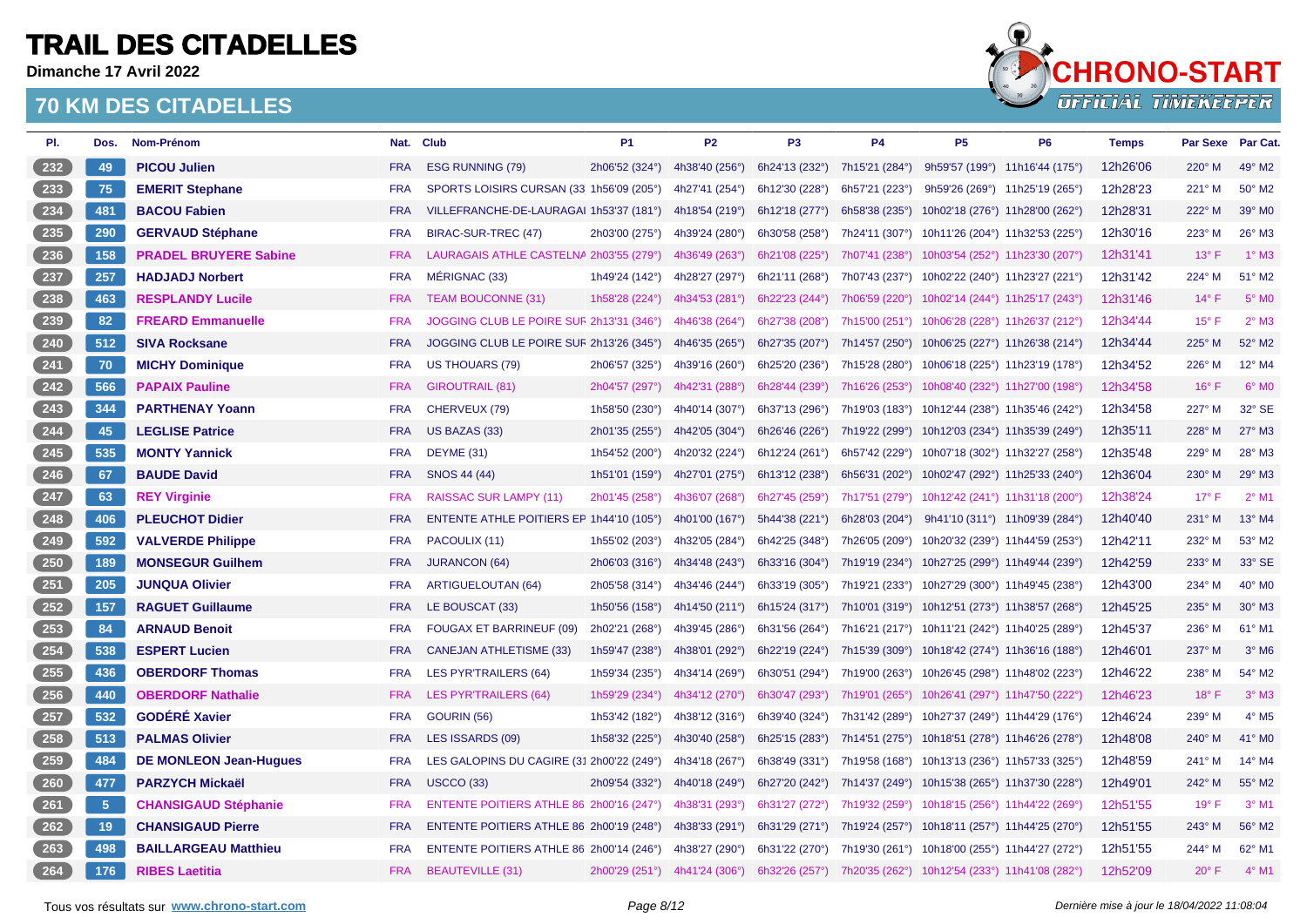**Dimanche 17 Avril 2022**



| PI.                | Dos.        | Nom-Prénom                   |            | Nat. Club                                | <b>P1</b>                     | <b>P2</b>      | P <sub>3</sub> | <b>P4</b>      | <b>P5</b>                                      | P <sub>6</sub> | <b>Temps</b> | <b>Par Sexe</b> | Par Cat.                 |
|--------------------|-------------|------------------------------|------------|------------------------------------------|-------------------------------|----------------|----------------|----------------|------------------------------------------------|----------------|--------------|-----------------|--------------------------|
| 265                | 275         | <b>BORNES Sébastien</b>      | <b>FRA</b> | CAROSMEN'S (31)                          | 2h05'19 (302°)                | 4h27'57 (203°) | 6h13'48 (234°) |                | 7h04'41 (283°) 10h09'22 (282°) 11h38'08 (286°) |                | 12h52'12     | $245^\circ$ M   | 63° M1                   |
| 266                | 458         | <b>CATHERINNE Laurent</b>    | <b>FRA</b> | <b>VERLHAC-TESCOU (82)</b>               | 1h49'42 (146°)                | 4h33'08 (313°) | 6h31'50 (308°) | 7h20'38 (270°) | 10h24'09 (275°) 11h53'54 (294°)                |                | 12h53'28     | $246^\circ$ M   | 57° M2                   |
| 267                | 545         | <b>FRANCHETEAU Guillaume</b> | <b>FRA</b> | RAID AVENTURE PAYS DE VIE 2h14'29 (349°) |                               | 4h58'31 (315°) | 6h48'14 (248°) |                | 7h34'57 (243°) 10h34'55 (264°) 11h55'24 (217°) |                | 12h56'09     | $247^\circ$ M   | 64° M1                   |
| 268                | 588         | <b>MEHEUST Fabrice</b>       | <b>FRA</b> | LES POMPILS DU CABARDES (1h54'11 (189°)  |                               | 4h29'31 (272°) | 6h24'10 (285°) | 7h14'35 (281°) | 10h21'20 (295°) 11h47'41 (271°)                |                | 12h56'22     | 248° M          | 58° M2                   |
| 269                | 490         | <b>ABLAIN Michaël</b>        | <b>FRA</b> | POINT TROP N'EN FAUT (82)                | 1h56'13 (206°)                | 4h18'06 (199°) | 5h55'48 (185°) | 6h38'19 (195°) | 9h37'55 (262°) 11h11'02 (312°)                 |                | 12h57'26     | $249^\circ$ M   | 59° M2                   |
| 270                | 291         | <b>LEROY Benoit</b>          | <b>FRA</b> | DUC ARMY (31)                            | 2h06'46 (322°)                | 4h43'00 (279°) | 6h30'54 (245°) | 7h19'39 (269°) | 10h24'06 (281°) 11h53'34 (292°)                |                | 12h58'22     | 250° M          | 34° SE                   |
| $\overline{271}$   | 373         | <b>SOULÉ Arnaud</b>          | <b>FRA</b> | AAA LYON (69)                            | 2h05'24 (303°)                | 4h33'36 (242°) | 6h27'29 (281°) |                | 7h19'37 (293°) 10h21'36 (267°) 11h53'37 (310°) |                | 12h58'23     | $251^\circ$ M   | 42° MO                   |
| 272                | 590         | <b>LOUBEAU Alexandre</b>     | <b>FRA</b> | ELAN CAPIANAIS (33)                      | 1h58'05 (219°)                | 4h34'43 (282°) | 6h28'33 (279°) |                | 7h15'27 (245°) 10h21'46 (293°) 11h57'39 (317°) |                | 13h00'32     | 252° M          | 65° M1                   |
| 273                | 79          | <b>BORDES Cyril</b>          | <b>FRA</b> | <b>BIRON (64)</b>                        | 2h03'58 (280°)                | 4h44'39 (305°) | 6h52'32 (345°) |                | 7h39'39 (246°) 10h35'34 (250°) 11h57'25 (227°) |                | 13h03'31     | $253^\circ$ M   | $35^\circ$ SE            |
| 274                | 434         | <b>AZEVEDO Guillaume</b>     | <b>FRA</b> | <b>JURANCON (64)</b>                     | 2h04'02 (281°)                | 4h44'29 (303°) | 6h52'34 (346°) |                | 7h39'43 (247°) 10h35'36 (248°) 11h57'29 (230°) |                | 13h03'33     | 254° M          | 36° SE                   |
| $275$              | 387         | <b>BORT Laurent</b>          | <b>FRA</b> | <b>NOE (31)</b>                          | 2h04'48 (295°)                | 4h48'12 (312°) | 6h41'23 (275°) |                | 7h34'27 (304°) 10h27'34 (235°) 11h57'42 (297°) |                | 13h03'59     | $255^{\circ}$ M | 60° M2                   |
| 276                | 72          | <b>GILBERT Laurent</b>       | <b>FRA</b> | ST MARTIN DES NOYERS (85) 2h06'40 (320°) |                               | 4h38'51 (259°) | 6h31'35 (269°) | 7h24'41 (305°) | 10h26'49 (270°) 11h57'50 (302°)                |                | 13h05'48     | $256^\circ$ M   | 31° M3                   |
| 277                | 71          | <b>JAUD Eric</b>             | <b>FRA</b> | SAINT MARTIN DES NOYERS ( 2h06'43 (321°) |                               | 4h35'37 (247°) | 6h31'37 (291°) | 7h24'38 (303°) | 10h26'39 (268°) 11h57'04 (298°)                |                | 13h05'51     | $257^\circ$ M   | 32° M3                   |
| $278$              | 65          | <b>PICARD Laurent</b>        | <b>FRA</b> | LES GUIBOLLSPEED (85)                    | 2h02'36 (273°)                | 4h29'37 (237°) | 6h31'40 (325°) |                | 7h24'14 (298°) 10h26'35 (271°) 11h57'02 (299°) |                | 13h05'51     | $258^\circ$ M   | 33° M3                   |
| 279                | 56          | <b>BIOTTEAU David</b>        | <b>FRA</b> | LES GUIBOL'SPEED (85)                    | 2h04'32 (290°)                | 4h40'33 (276°) | 6h31'32 (256°) | 7h24'16 (300°) | 10h26'56 (272°) 11h56'59 (296°)                |                | 13h05'52     | $259^\circ$ M   | 61° M2                   |
| $280$              | 224         | <b>PIED Mathis</b>           | <b>FRA</b> | ALLONNE (79)                             | 2h02'12 (266°)                | 4h41'12 (295°) | 6h32'02 (255°) | 7h24'07 (290°) | 10h34'44 (305°) 12h05'17 (300°)                |                | 13h10'51     | 260° M          | 43° MO                   |
| $\boxed{281}$      | 475         | <b>TEULÉ Sophie</b>          | <b>FRA</b> | <b>MONTARDON D'ACHILLE (64)</b>          | 2h11'41 (337°)                | 4h50'42 (296°) | 6h41'27 (254°) | 7h34'25 (302°) | 10h40'17 (288°) 12h05'46 (259°)                |                | 13h11'49     | $21°$ F         | $4^\circ$ SE             |
| $282$              | 495         | <b>BISSERIE Matthieu</b>     | <b>FRA</b> | LAURAGAIS ATHLETISME CAS 2h05'43 (309°)  |                               | 4h38'35 (262°) | 6h33'13 (284°) | 7h28'04 (320°) | 10h40'38 (310°) 12h09'57 (291°)                |                | 13h15'58     | 261° M          | 62° M2                   |
| $283$              | 220         | <b>DELOR Guillaume</b>       | <b>FRA</b> | TZIMBOULS TRAIL TEAM (31) 2h03'25 (277°) |                               | 4h41'20 (289°) | 6h36'34 (286°) | 7h25'28 (272°) | 10h24'37 (259°) 11h58'50 (313°)                |                | 13h19'29     | 262° M          | 66° M1                   |
| $284$              | 152         | <b>GOUBERT Marika</b>        | <b>FRA</b> | COURRIR ARIEGE PYRRENEE: 2h03'52 (278°)  |                               | 4h45'30 (308°) | 6h38'06 (266°) | 7h26'40 (266°) | 10h38'25 (307°) 12h07'41 (290°)                |                | 13h19'54     | $22^{\circ}$ F  | $5^\circ$ M2             |
| $285$              | 237         | <b>NEDONCELLE Eric</b>       | <b>FRA</b> | FAN2TRAIL (11)                           | 1h43'55 (100°)                | 4h13'28 (248°) | 6h13'59 (316°) |                | 7h01'42 (254°) 10h37'32 (329°) 12h16'03 (321°) |                | 13h23'21     | 263° M          | 63° M2                   |
| $286$              | 169         | <b>BENGUELLA Nour-Eddine</b> | <b>FRA</b> | <b>DBG (33)</b>                          | 2h06'37 (319°)                | 4h51'15 (317°) | 6h45'14 (282°) | 7h37'16 (287°) | 10h51'40 (313°) 12h14'51 (245°)                |                | 13h24'28     | 264° M          | 15° M4                   |
| $\left(287\right)$ | $6^{\circ}$ | <b>BROCHAIN Franck</b>       | <b>FRA</b> | ENTENTE POITIERS ATHLE 86 2h04'41 (293°) |                               | 4h52'14 (324°) | 6h48'07 (290°) |                | 7h40'52 (301°) 10h50'49 (304°) 12h15'16 (254°) |                | 13h24'34     | 265° M          | 34° M3                   |
| 288                | 437         | <b>JOUANIN Marc</b>          | <b>FRA</b> | <b>OXYGENE 32 (32)</b>                   | 2h11'56 (339°)                | 5h06'51 (340°) | 7h07'48 (323°) |                | 7h59'47 (286°) 10h50'03 (221°) 12h22'03 (309°) |                | 13h26'45     | $266^\circ$ M   | 16° M4                   |
| 289                | 356         | <b>RIFFAUD Jérôme</b>        | <b>FRA</b> | LE POUT (33)                             | 2h08'16 (327°)                | 4h53'24 (320°) | 6h53'43 (314°) | 7h47'35 (312°) | 10h55'56 (301°) 12h22'44 (273°)                |                | 13h27'28     | $267^\circ$ M   | 67° M1                   |
| 290                | 305         | <b>PLANTIE Marine</b>        | <b>FRA</b> | COUREURS MARCHEURS CAV 2h10'02 (333°)    |                               | 4h57'13 (323°) | 6h54'19 (297°) |                | 7h42'32 (264°) 10h52'29 (303°) 12h29'18 (319°) |                | 13h27'38     | $23^{\circ}$ F  | $7^\circ$ M <sub>0</sub> |
| 291                | 230         | <b>REYMONDAUD Frédéric</b>   | <b>FRA</b> | LES GIVRES DE NAY (64)                   | 2h01'38 (256°)                | 4h44'46 (311°) | 6h44'12 (311°) | 7h36'20 (292°) | 10h56'39 (323°) 12h27'46 (305°)                |                | 13h32'27     | 268° M          | 17° M4                   |
| 292                | 422         | <b>LARRUE Jordan</b>         | <b>FRA</b> | TOULOUSE (31)                            | 2h06'49 (323°)                | 4h57'32 (333°) | 6h51'15 (278°) |                | 7h44'29 (308°) 10h58'05 (312°) 12h29'08 (303°) |                | 13h32'45     | 269° M          | 37° SE                   |
| (293)              | 280         | <b>L'HOTE Véronique</b>      | <b>FRA</b> | <b>TOULOUSE (31)</b>                     | 2h19'29 (369°)                | 5h14'32 (342°) | 7h07'43 (274°) |                | 8h00'01 (294°) 11h04'12 (280°) 12h30'07 (266°) |                | 13h36'09     | $24^{\circ}$ F  | $6°$ M <sub>2</sub>      |
| $\overline{294}$   | 235         | <b>SOYER Philippe</b>        | <b>FRA</b> | <b>TOULOUSE (31)</b>                     | 2h05'55 (313°)                | 4h36'46 (253°) | 6h15'37 (192°) |                | 7h15'34 (337°) 10h43'53 (328°) 12h19'01 (315°) |                | 13h36'48     | $270^\circ$ M   | 35° M3                   |
| 295                | 120         | <b>SANSAC Jean-Yves</b>      | <b>FRA</b> | LES TRAILERS DE PARIS (94)               | 2h12'07 (340°)                | 4h55'40 (314°) | 6h51'20 (289°) |                | 7h51'59 (339°) 10h58'02 (290°) 12h28'01 (295°) |                | 13h37'10     | $271^\circ$ M   | $5^\circ$ M <sub>5</sub> |
| $296$              | 444         | <b>LAFORGUE Jean Michel</b>  | <b>FRA</b> | <b>TOULOUSE (31)</b>                     | 2h05'46 (310°)                | 4h41'51 (277°) | 6h31'43 (249°) | 7h19'27 (255°) | 10h37'53 (319°) 12h16'33 (322°)                |                | 13h37'21     | 272° M          | 36° M3                   |
| 297                | 575         | <b>FABRY Nicolas</b>         | <b>FRA</b> | <b>LEZIGNAN CORBIERES (11)</b>           | 2h05'10 (301°) 4h53'55 (327°) |                | 6h58'52 (333°) |                | 7h48'02 (273°) 11h03'55 (315°) 12h31'09 (276°) |                | 13h37'41     | $273^\circ$ M   | 18° M4                   |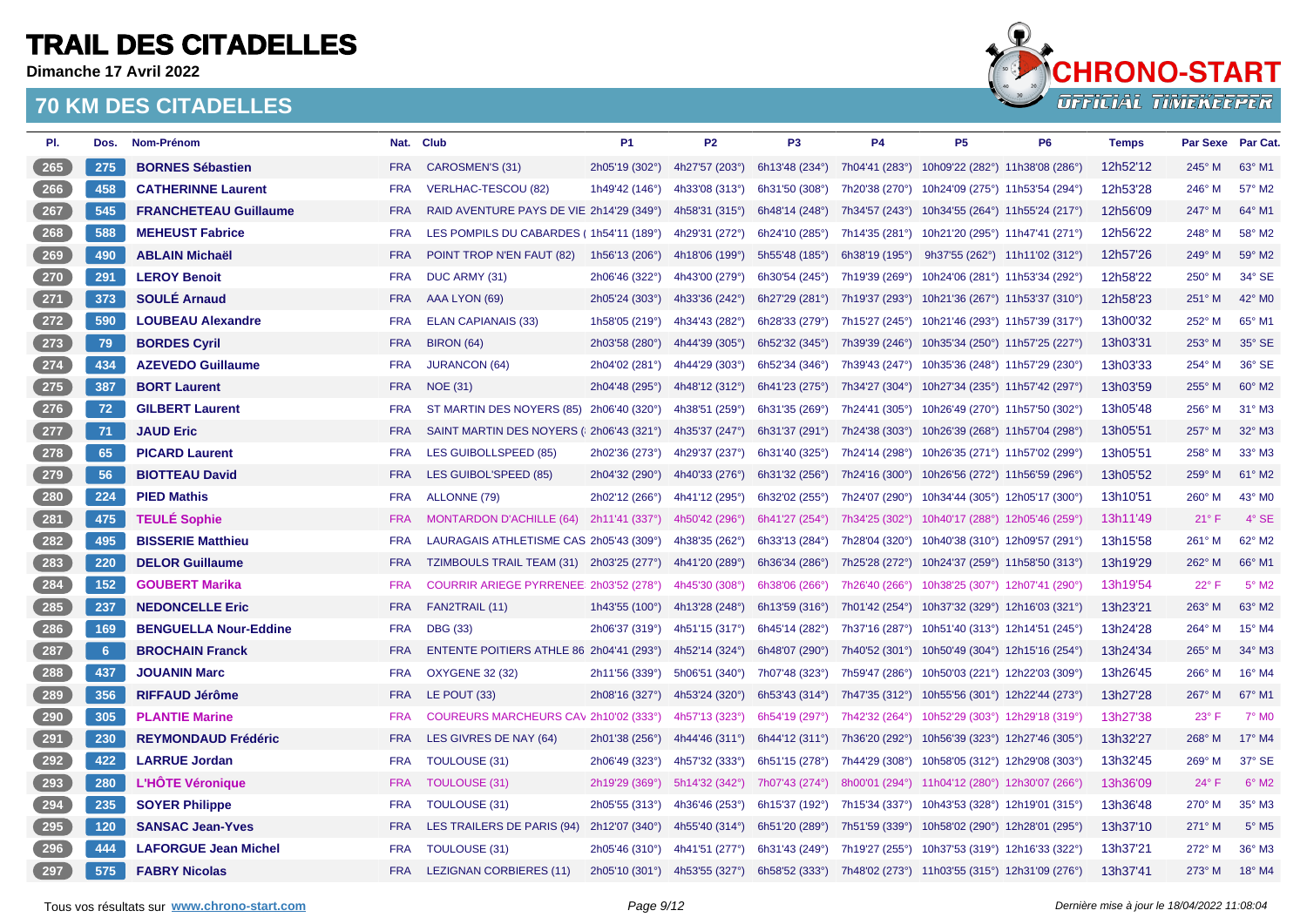**Dimanche 17 Avril 2022**



| PI.          | Dos. | Nom-Prénom                    |            | Nat. Club                                 | <b>P1</b>                | <b>P2</b>      | P <sub>3</sub> | <b>P4</b>      | <b>P5</b>                                      | <b>P6</b> | <b>Temps</b> | <b>Par Sexe</b> | Par Cat.                 |
|--------------|------|-------------------------------|------------|-------------------------------------------|--------------------------|----------------|----------------|----------------|------------------------------------------------|-----------|--------------|-----------------|--------------------------|
| 298          | 40   | <b>CABEZAS Nicolas</b>        | <b>FRA</b> | SPIRIDON CLUB PAYS DOLME 2h04'07 (282°)   |                          | 4h41'28 (285°) | 6h47'57 (341°) |                | 7h40'04 (291°) 10h52'20 (308°) 12h29'27 (320°) |           | 13h40'35     | $274^\circ$ M   | 68° M1                   |
| 299          | 244  | <b>BONNET Christian</b>       | <b>FRA</b> | VILLENEUVE D OLMES (09)                   | 1h53'33 $(180^\circ)$    | 4h39'48 (321°) | 6h47'59 (347°) | 7h40'01 (288°) | 10h58'20 (318°) 12h29'24 (304°)                |           | 13h40'38     | $275^\circ$ M   | 37° M3                   |
| 300          | 562  | <b>PLANTIEU Cyril</b>         | <b>FRA</b> | <b>ELAN CAPIANAIS (33)</b>                | 2h04'18 (285°)           | 4h52'17 (326°) | 6h51'42 (310°) |                | 7h46'50 (324°) 11h04'59 (317°) 12h36'35 (308°) |           | 13h41'54     | 276° M          | 64° M2                   |
| 301          | 330  | <b>RELLAND Carole</b>         | <b>FRA</b> | <b>COURIR A AUDENGE (87)</b>              | 2h13'55 (347°)           | 5h15'48 (357°) | 7h19'54 (329°) |                | 8h13'06 (306°) 11h08'26 (246°) 12h31'24 (241°) |           | 13h44'24     | $25^{\circ}$ F  | $1^\circ$ M <sub>5</sub> |
| 302          | 128  | <b>DELEGLISE Michel</b>       | <b>FRA</b> | BENAIX (09)                               | 2h03'07 (276°)           | 4h57'27 (337°) | 6h58'05 (318°) |                | 7h50'37 (297°) 11h10'35 (321°) 12h37'52 (277°) |           | 13h44'47     | 277° M          | $6^\circ$ M <sub>5</sub> |
| $303$        | 417  | <b>JAFFRELOT Jean Yves</b>    | <b>FRA</b> | <b>AUREILHAN (40)</b>                     | 2h15'01 (356°)           | 5h07'38 (334°) | 7h05'46 (301°) |                | 8h01'49 (328°) 11h07'52 (291°) 12h36'47 (287°) |           | 13h45'17     | 278° M          | 38° M3                   |
| 304          | 173  | <b>TURIES Vincent</b>         | <b>FRA</b> | <b>LASBORDES (11)</b>                     | 2h05'07 (300°)           | 5h01'13 (344°) | 7h06'37 (337°) |                | 8h00'32 (313°) 11h07'46 (296°) 12h36'48 (288°) |           | 13h45'18     | 279° M          | 69° M1                   |
| 305          | 200  | <b>LAMOTHE Frédéric</b>       | <b>FRA</b> | LES GRACIEUX RUNNERS (31) 2h05'33 (306°)  |                          | 4h30'06 (214°) | 6h36'16 (340°) |                | 7h46'05 (348°) 11h08'04 (324°) 12h36'50 (285°) |           | 13h45'23     | $280^\circ$ M   | 65° M2                   |
| 306          | 126  | <b>MASSONNAT Solene</b>       | <b>FRA</b> | LES GIVRES DE LA PLAINE DE 2h14'47 (352°) |                          | 5h13'25 (347°) | 7h14'12 (321°) |                | 8h09'40 (326°) 11h09'03 (260°) 12h33'41 (255°) |           | 13h45'56     | $26^{\circ}$ F  | 8° MO                    |
| 307          | 419  | <b>HAUTBOIS Jean-Bernard</b>  | <b>FRA</b> | MASLACQ (64)                              | 2h14'36 (350°)           | 5h13'20 (349°) | 7h10'04 (295°) |                | 8h09'28 (334°) 11h08'54 (261°) 12h33'34 (256°) |           | 13h45'59     | 281° M          | 7° M5                    |
| 308          | 403  | <b>HERNANDEZ Olivier</b>      | <b>FRA</b> | <b>TZIMBOULS TEAM TRAIL (31)</b>          | 2h10'06 (334°)           | 4h52'33 (309°) | 6h58'22 (339°) |                | 7h47'02 (268°) 11h07'20 (322°) 12h38'32 (306°) |           | 13h52'43     | $282^\circ$ M   | 66° M2                   |
| 309          | 80   | <b>BORDES Helene</b>          | <b>FRA</b> | <b>BIRON (64)</b>                         | 2h12'14 (341°)           | 5h07'05 (339°) | 7h05'07 (300°) |                | 8h09'42 (347°) 11h15'21 (285°) 12h41'02 (261°) |           | 13h58'05     | $27^\circ$ F    | 5° SE                    |
| 310          | 332  | <b>AZEVEDO Pauline</b>        | <b>FRA</b> | <b>BIRON (64)</b>                         | 2h12'17 (342°)           | 5h07'02 (338°) | 7h05'11 (302°) |                | 8h09'25 (345°) 11h15'23 (289°) 12h41'04 (260°) |           | 13h58'06     | 28° F           | 6° SE                    |
| 311          | 78   | <b>BORDES Jean</b>            | <b>FRA</b> | <b>BIRON (64)</b>                         | 2h14'51 (353°)           | 5h13'33 (348°) | 7h14'16 (320°) |                | 8h09'44 (327°) 11h15'29 (287°) 12h41'11 (263°) |           | 13h58'09     | 283° M          | $1^\circ$ M <sub>8</sub> |
| 312          | 296  | <b>BARRAGUE Guillaume</b>     | <b>FRA</b> | <b>MOLIERES (82)</b>                      | 2h14'54 (354°)           | 5h13'39 (351°) | 7h10'10 (292°) |                | 8h09'48 (336°) 11h11'02 (266°) 12h43'21 (311°) |           | 14h00'35     | 284° M          | $1^\circ$ ES             |
| $313$        | 539  | <b>BARRAGUE Stephane</b>      | <b>FRA</b> | <b>MOLIERES (82)</b>                      | 2h14'57 (355°)           | 5h13'41 (350°) | 7h13'30 (312°) |                | 8h09'54 (330°) 11h15'33 (284°) 12h43'31 (280°) |           | 14h00'36     | 285° M          | 39° M3                   |
| 314          | 218  | <b>COUTURE Jean-Louis</b>     | <b>FRA</b> | CASTETNER (64)                            | 2h14'43 (351°)           | 5h13'36 (353°) | 7h13'27 (313°) |                | 8h09'35 (329°) 11h15'19 (286°) 12h41'09 (264°) |           | 14h03'46     | 286° M          | $2^{\circ}$ M7           |
| 315          | 421  | <b>CHAINEUX Julien</b>        | <b>FRA</b> | <b>BLANQUEFORT (33)</b>                   | 2h05'27 (304°)           | 5h00'40 (343°) | 7h08'28 (344°) |                | 8h02'06 (311°) 11h14'39 (309°) 12h44'24 (293°) |           | 14h05'27     | 287° M          | 44° M0                   |
| 316          | 577  | <b>PUECH Laurent</b>          | <b>FRA</b> | MIMIZAN (40)                              | 2h20'20 (372°)           | 5h33'13 (364°) | 7h38'17 (336°) |                | 8h31'41 (310°) 11h46'37 (314°) 13h10'10 (248°) |           | 14h14'31     | $288^\circ$ M   | 40° M3                   |
| 317          | 530  | <b>ROY Fanny</b>              | <b>FRA</b> | <b>BLAGNAC (31)</b>                       | 2h16'04 (364°)           | 5h17'31 (356°) | 7h21'59 (330°) |                | 8h11'35 (276°) 11h22'44 (306°) 12h59'24 (318°) |           | 14h21'41     | 29° F           | $9°$ MO                  |
| 318          | 428  | <b>IPARRAGUIRRE Serge</b>     | <b>FRA</b> | <b>ASA (40)</b>                           | 2h15'05 (357°)           | 5h07'46 (335°) | 7h06'00 (303°) |                | 8h05'17 (333°) 11h27'43 (325°) 12h59'15 (307°) |           | 14h21'43     | 289° M          | $8^\circ$ M <sub>5</sub> |
| $319$        | 524  | <b>GREAUD Eric</b>            | <b>FRA</b> | JOGGING CLUB LE POIRE SUF 2h15'50 (362°)  |                          | 5h05'02 (329°) | 7h10'00 (334°) |                | 8h22'29 (351°) 11h27'33 (283°) 12h50'44 (246°) |           | 14h23'28     | 290° M          | 67° M2                   |
| 320          | 523  | <b>RABALLAND Maryse</b>       | <b>FRA</b> | JOGGING CLUB LE POIRE SUF 2h15'58 (363°)  |                          | 5h05'04 (328°) | 7h10'07 (335°) |                | 8h20'52 (349°) 11h27'35 (294°) 12h50'47 (247°) |           | 14h23'28     | $30^\circ$ F    | 7° M2                    |
| $\sqrt{321}$ | 582  | <b>JOLIMAY Cedric</b>         | <b>FRA</b> | <b>LES SANGLIERS (31)</b>                 | 2h20'16 (371°)           | 5h34'57 (365°) | 7h37'51 (327°) |                | 8h32'57 (323°) 11h32'54 (263°) 12h45'56 (147°) |           | 14h28'41     | $291^\circ$ M   | 68° M2                   |
| $322$        | 491  | <b>CAPPEZZONE Charly</b>      | <b>FRA</b> | TOULOUSE (31)                             | 2h20'12 (370°)           | 5h34'55 (366°) | 7h37'56 (328°) |                | 8h32'51 (321°) 11h27'59 (243°) 12h45'50 (191°) |           | 14h28'46     | 292° M          | 38° SE                   |
| 323          | 234  | <b>SANCHEZ Robert</b>         | <b>FRA</b> | PAMIERS (09)                              | 2h10'12 (335°)           | 5h08'58 (352°) | 7h20'19 (350°) |                | 8h22'58 (343°) 11h40'04 (316°) 13h10'39 (301°) |           | 14h28'52     | 293° M          | 19° M4                   |
| 324          | 103  | ** Anonymat du Participant ** | <b>FRA</b> | JOGGING CLUB LE POIRE SUF 2h09'45 (330°)  |                          | 5h18'55 (361°) | 7h26'28 (342°) |                | 8h20'47 (315°) 11h46'32 (327°) 13h10'41 (250°) |           | 14h33'56     | 294° M          | 69° M2                   |
| $325$        | 571  | <b>JULIETTE Marie-Sophia</b>  | <b>IRL</b> | JOGGING CLUB LE POIRE-SUF 2h13'23 (344°)  |                          | 5h18'52 (358°) | 7h26'34 (343°) |                | 8h20'51 (314°) 11h46'31 (326°) 13h10'43 (251°) |           | 14h33'57     | $31^\circ$ F    | $1^\circ$ M4             |
| <b>DNF</b>   | 556  | <b>VALDES Yoan</b>            | <b>FRA</b> | <b>INTERSPORT PAMIERS (09)</b>            | 1h37'33 (62 $^{\circ}$ ) | 3h32'52 (38°)  |                |                |                                                |           |              | Abandon         |                          |
| <b>DNF</b>   | 37   | <b>ARBIZU Stéphane</b>        | <b>FRA</b> | <b>BNTT (47)</b>                          | 1h43'34 (94°)            | 3h33'58 (26°)  | 4h49'45 (34°)  | 5h21'09 (28°)  |                                                |           |              | Abandon         |                          |
| <b>DNF</b>   | 521  | <b>MARC Thibault</b>          | <b>FRA</b> | SPORT NATURE MONTGAILHA 1h34'26 (37°)     |                          | 3h30'56 (45°)  | 4h51'36 (51°)  | 5h26'19 (66°)  |                                                |           |              | Abandon         |                          |
| <b>DNF</b>   | 153  | <b>ROCA Fréderic</b>          | <b>FRA</b> | COURRIR ARIEGE PYRRENEE: 1h56'05 (204°)   |                          | 4h35'41 (299°) | 6h31'13 (287°) | 7h21'57 (282°) | 11h08'25 (330°)                                |           |              | Abandon         |                          |
| <b>DNF</b>   | 77   | <b>MARTIN Philippe</b>        | <b>FRA</b> | DOMPIERRE COURSE AVENTL 2h04'38 (292°)    |                          | 4h30'21 (225°) | 6h25'55 (288°) |                | 7h25'25 (335°) 10h45'14 (320°) 12h45'18 (326°) |           |              | Abandon         |                          |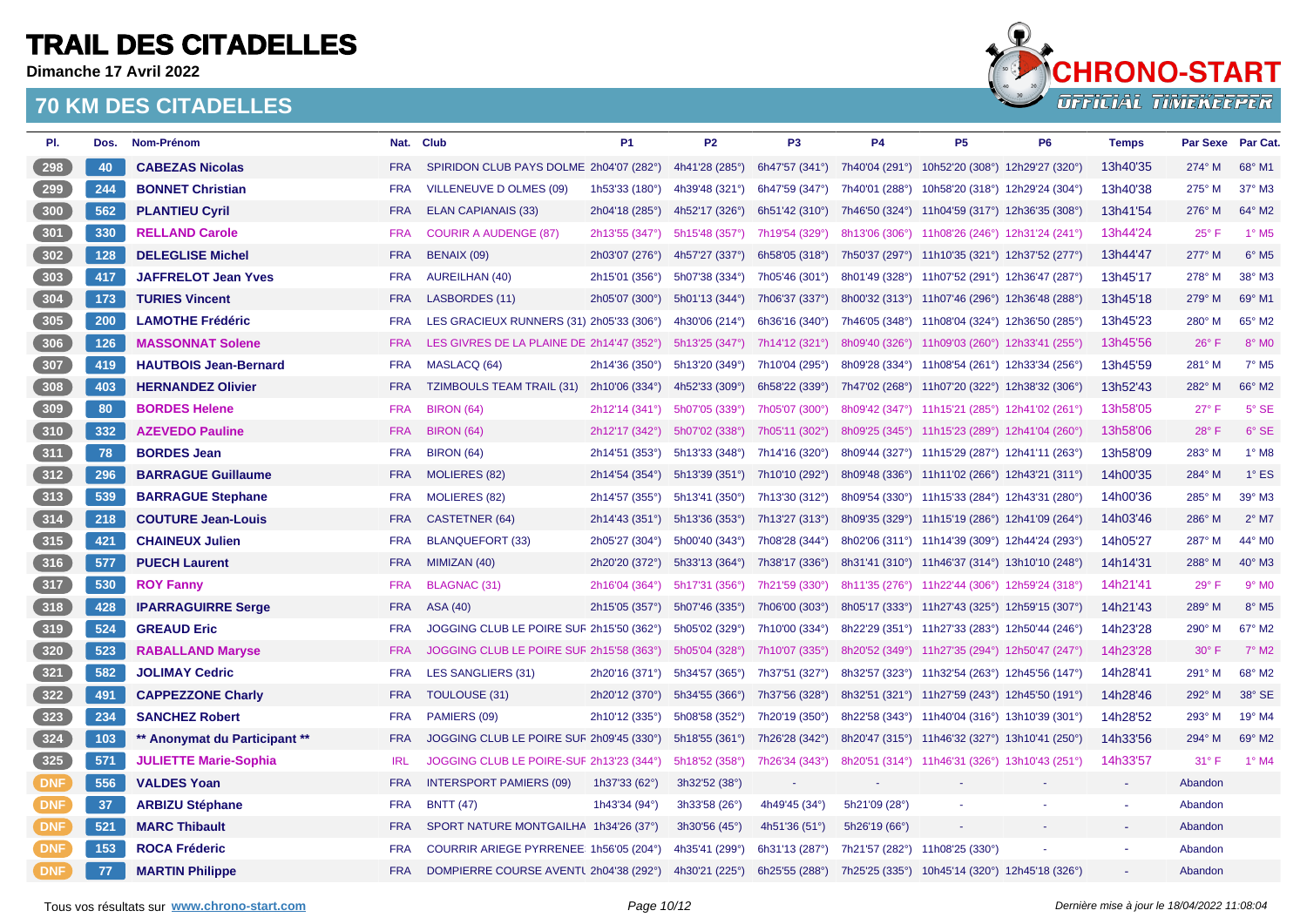**Dimanche 17 Avril 2022**



| PI.        | Dos. | Nom-Prénom                      |            | Nat. Club                                  | <b>P1</b>                     | <b>P2</b>                     | P <sub>3</sub>                | <b>P4</b>      | P <sub>5</sub> | P <sub>6</sub> | <b>Temps</b> | Par Sexe Par Cat. |  |
|------------|------|---------------------------------|------------|--------------------------------------------|-------------------------------|-------------------------------|-------------------------------|----------------|----------------|----------------|--------------|-------------------|--|
| <b>DNF</b> | 166  | <b>DUQUEYROIX Christian</b>     | <b>FRA</b> | <b>MAZEROLLES (64)</b>                     | 2h14'16 (348°)                | 5h13'44 (355°)                | 7h28'46 (351°)                | 8h27'03 (331°) |                |                |              | Abandon           |  |
| <b>DNF</b> | 127  | <b>DIDIER Regis</b>             | <b>FRA</b> | <b>TPT (31)</b>                            | 1h47'42 (131°)                | 4h04'40 (168°)                | 5h56'19 (260°)                |                |                |                |              | Abandon           |  |
| <b>DNF</b> | 98   | <b>BRANA Olivier</b>            | <b>FRA</b> | LES GALOPINS DU CAGIRE (31 1h37'36 (63°)   |                               | 3h28'15 (27°)                 |                               |                |                |                |              | Abandon           |  |
| <b>DNF</b> | 452  | <b>TEISSEIRE Benjamin</b>       | <b>FRA</b> | CASTELNAUDARY (11)                         | 1h35'17 (51°)                 | 3h41'03 (91°)                 |                               |                |                |                |              | Abandon           |  |
| <b>DNF</b> | 517  | <b>REY Steeve</b>               | <b>FRA</b> | FAN2TRAIL / KIWAMI RACING 1 1h54'14 (190°) |                               | 4h34'35 (301°)                |                               |                |                |                |              | Abandon           |  |
| <b>DNF</b> | 110  | <b>LEWANDOWSKI Yann</b>         | <b>FRA</b> | CA BALMA (31)                              | 1h54'59 (202°)                | 5h00'44 (359°)                |                               |                |                |                |              | Abandon           |  |
| <b>DNF</b> | 443  | <b>CARETTA Marc</b>             | <b>FRA</b> | CONSEIL DEPARTEMENTAL DI 2h04'29 (289°)    |                               | 5h01'27 (345°)                |                               |                |                |                |              | Abandon           |  |
| <b>DNF</b> | 425  | <b>HOURTAL Aude</b>             | <b>FRA</b> | <b>LAVAL DU TARN (48)</b>                  | 2h15'33 (361°) 5h24'41 (360°) |                               |                               |                |                |                |              | Abandon           |  |
| <b>DNF</b> | 109  | <b>GUESSARD Yann</b>            | <b>FRA</b> | <b>CLPA (34)</b>                           | 2h15'30 (360°) 5h24'44 (362°) |                               |                               |                |                |                |              | Abandon           |  |
| <b>DNF</b> | 319  | <b>BARES Matthieu</b>           | <b>FRA</b> | SIMORRE (32)                               | 2h30'21 (378°)                | 5h53'09 (373°)                |                               |                |                |                |              | Abandon           |  |
| <b>DNF</b> | 35   | <b>ROSSI Thierry</b>            | <b>FRA</b> | <b>PAU (64)</b>                            | 2h19'06 (367°)                | 5h58'21 (374°)                |                               |                |                |                |              | Abandon           |  |
| <b>DNF</b> | 414  | <b>SCATTOLINI Florian</b>       | <b>FRA</b> | LES MONTS D'OLMES (09)                     | 1h35'12 (50°)                 |                               |                               |                |                |                |              | Abandon           |  |
| <b>DNF</b> | 431  | <b>OLIVE Nicolas</b>            | <b>FRA</b> | POINT TROP N'EN FAUT (31)                  |                               |                               |                               |                |                |                |              | Abandon           |  |
| <b>DNF</b> | 365  | <b>OLLIVIER Jean-Christophe</b> | <b>FRA</b> | RAID'YON (85)                              | 2h01'42 (257°)                | 5h24'20 (372°)                |                               |                |                |                |              | Abandon           |  |
| <b>DNF</b> | 201  | <b>TAPIA Florencio</b>          | <b>FRA</b> | RIEUX DE PELLEPORT (09)                    | 2h24'43 (374°) 6h15'43 (376°) |                               |                               |                |                |                |              | Abandon           |  |
| <b>DNF</b> | 138  | <b>NOËL Pierre</b>              | <b>FRA</b> | CHEPTAINVILLE (91)                         | 2h25'58 (375°)                | 6h15'16 (375°)                |                               |                |                |                |              | Abandon           |  |
| <b>DNF</b> | 494  | <b>MEIGNEN Arthur</b>           | <b>FRA</b> | <b>DENGUIN (64)</b>                        | 1h31'55 $(24^{\circ})$        | 3h14'22 (10°)                 | 4h17'29 (7°)                  | 4h45'50 (10°)  | 6h45'42 (23°)  |                |              | Abandon           |  |
| <b>DNF</b> | 585  | <b>ANGLADE Christophe</b>       | <b>FRA</b> | LA BASTIDE DE BESPLAS (09) 1h54'44 (198°)  |                               | 4h13'53 (186°)                | 6h11'42 (299°)                |                |                |                |              | Abandon           |  |
| <b>DNF</b> | 314  | <b>FAURE Frederic</b>           | <b>FRA</b> | TREMOULET (09)                             | 1h39'13 (66°)                 | 3h44'40 (89°)                 | 5h18'09 (153°)                | 6h06'00 (256°) |                |                |              | Abandon           |  |
| <b>DNF</b> | 456  | <b>CAMBERABERO Cedric</b>       | <b>FRA</b> | <b>MOUGUERRE (64)</b>                      | 2h07'09 (326°)                | 4h52'05 (319°)                |                               |                |                |                |              | Abandon           |  |
| <b>DNF</b> | 155  | <b>DUCUING Yoann</b>            | <b>FRA</b> | SAINT-GAUDENS (31)                         | 1h51'40 $(166^{\circ})$       | 4h36'36 (318°)                |                               |                |                |                |              | Abandon           |  |
| <b>DNF</b> | 112  | <b>PHILIPPE Erwan</b>           | <b>FRA</b> | NEGREPELISSE (82)                          | 2h02'29 (270°)                | 4h42'22 (300°)                | 6h32'54 (251°)                |                |                |                |              | Abandon           |  |
| <b>DNF</b> | 320  | <b>PRADES Patrick</b>           | <b>FRA</b> | <b>CASTELSARRASIN (82)</b>                 | 2h08'19 (328°)                | 4h58'27 (330°)                |                               |                |                |                |              | Abandon           |  |
| <b>DNF</b> | 192  | <b>TROUILHET Nicolas</b>        | <b>FRA</b> | HAMSTERS DU RAIL DE LA LU 1h26'38 (9°)     |                               | 3h18'26 (29°)                 | 4h42'07 (66°)                 |                |                |                |              | Abandon           |  |
| <b>DNF</b> | 516  | <b>MARCO-BLAS Maxime</b>        | <b>FRA</b> | TOULOUSE (31)                              | 1h34'00 $(35^{\circ})$        | 3h40'59 (102°)                | 5h15'02 (155°) 5h59'28 (218°) |                |                |                |              | Abandon           |  |
| <b>DNF</b> | 204  | <b>MORAIS Paulo</b>             | <b>FRA</b> | SAUSSENS (31)                              | 1h49'53 (147°)                | 4h13'33 (210°)                | 5h57'08 (220°)                | 6h37'49 (157°) |                |                |              | Abandon           |  |
| <b>DNF</b> | 58   | <b>FERRAND Luc</b>              | <b>FRA</b> | <b>BROUQUEYRAN (33)</b>                    | 2h02'00 (263°)                | 4h42'26 (302°)                | 6h34'42 (265°) 7h21'15 (239°) |                | 8h48'06 (2°)   |                |              | Abandon           |  |
| <b>DNF</b> | 397  | <b>CASSAGNEAU Jean-Claude</b>   | <b>FRA</b> | BOUDOU (82)                                | 1h52'04 (170°)                | 4h11'30 (190°)                | 5h48'25 (179°)                | 6h27'40 (142°) |                |                |              | Abandon           |  |
| <b>DNF</b> | 233  | <b>TESTARD Luc</b>              | <b>FRA</b> | AC GIGOUZAC SAINT GERMAII 2h16'16 (366°)   |                               | 5h32'23 (367°)                |                               |                |                |                |              | Abandon           |  |
| <b>DNF</b> | 48   | <b>SANCHEZ Christophe</b>       | <b>FRA</b> | LES ZINZINS DES COTEAUX (3 2h12'21 (343°)  |                               | 5h00'05 (325°)                | 6h59'02 (309°)                |                |                |                |              | Abandon           |  |
| <b>DNF</b> | 164  | <b>BOULACHEB Radouane</b>       | <b>FRA</b> | BEGLES (33)                                | 2h19'15 (368°)                | 5h36'58 (369°)                |                               |                |                |                |              | Abandon           |  |
| <b>DNF</b> | 520  | <b>BELLEAU Patrice</b>          | <b>FRA</b> | LES COUREURS DU SOUBEST 1h58'24 (223°)     |                               | 4h34'07 (274°)                | 6h27'16 (273°)                | 7h22'39 (325°) |                |                |              | Abandon           |  |
| <b>DNF</b> | 31   | <b>RÉCAPPÉ Valerie</b>          | <b>FRA</b> | <b>NIORT (79)</b>                          |                               | 2h15'12 (358°) 5h05'36 (332°) | 7h21'01 (353°)                | 8h22'11 (340°) |                |                |              | Abandon           |  |